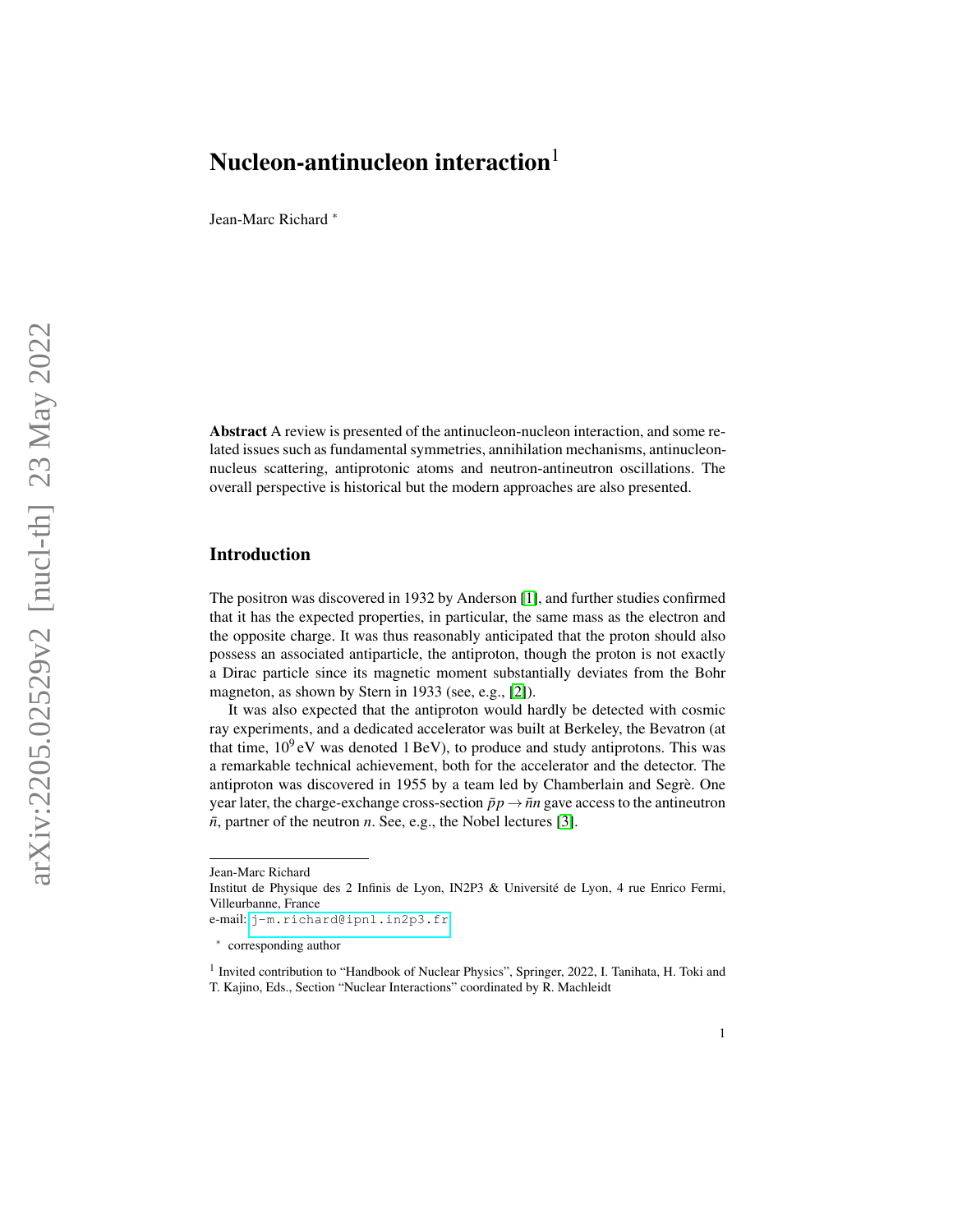In successive experiments, the antiproton-proton symmetry has been checked with a greater and greater accuracy. The charge to mass ratios  $|q|/m$  turn out identical to about  $10^{-10}$ , and the magnetic moments  $|\mu|$  to about  $10^{-9}$  [\[4\]](#page-17-3).

Before the Berkeley measurements, one anticipated an analogy of the  $\overline{N}N$  interaction with the  $e^+e^-$  one in QED, where the elastic interaction is mediated by photon-exchange and annihilation by fusion into two or three photons, as shown in Fig. [1.](#page-1-0)



<span id="page-1-0"></span>Fig. 1 Contributions to the elastic and annihilation  $e^+e^-$  cross-sections.

If one naively believes that the antiproton-proton interaction is dominated by the mechanisms shown in Fig. [2,](#page-1-1) with one-pion exchange and annihilation mediated by a very short range baryon-exchange, one predicts the following hierarchy for the annihilation ( $\bar{p}p \rightarrow$  mesons), elastic ( $\bar{p}p \rightarrow \bar{p}p$ ) and charge-exchange ( $\bar{p}p \rightarrow \bar{n}n$ ) cross sections

$$
\sigma_{ann} < \sigma_{el} < \sigma_{ce} \; , \qquad \qquad (1)
$$

the second inequality resulting straightforwardly from a ratio of isospin Clebsch-Gordan coefficients. Actually, the *inverse* ordering was observed, with the annihilation cross section  $\sigma_{ann}$  nearly twice larger than the elastic one,  $\sigma_{el}$ , and the chargeexchange one,  $\sigma_{ce}$ , being rather suppressed. This pattern of the antiproton cross sections motivated a flurry of phenomenological studies which eventually forced to a drastic revision of our view of the annihilation mechanisms.



<span id="page-1-1"></span>**Fig. 2** Simple mechanisms contributing to the  $\overline{N}N$  interaction: one-pion exchange, and annihilation into  $\rho \pi$  by baryon exchange

In this review, we follow the traditional path which describes the antinucleonnucleon interaction  $(\overline{N}N)$  as a long-range part due to meson exchanges "supplemented" by annihilation. In fact the main pattern of the  $\overline{N}N$  interaction is that of a very strong annihilation with a tail of Yukawa-type contribution. Filters are required to see the latter on the top a very strong absorption. We then resume the discussion by an outline of the more modern approach, base on effective theories. For an introduction to this physics, see, e.g., [\[5,](#page-17-4) [6,](#page-17-5) [7,](#page-17-6) [8,](#page-17-7) [9\]](#page-17-8).

A word about the experimental framework. An intense program of studies of antiproton-induced has been performed, in particular at CERN and Brookhaven,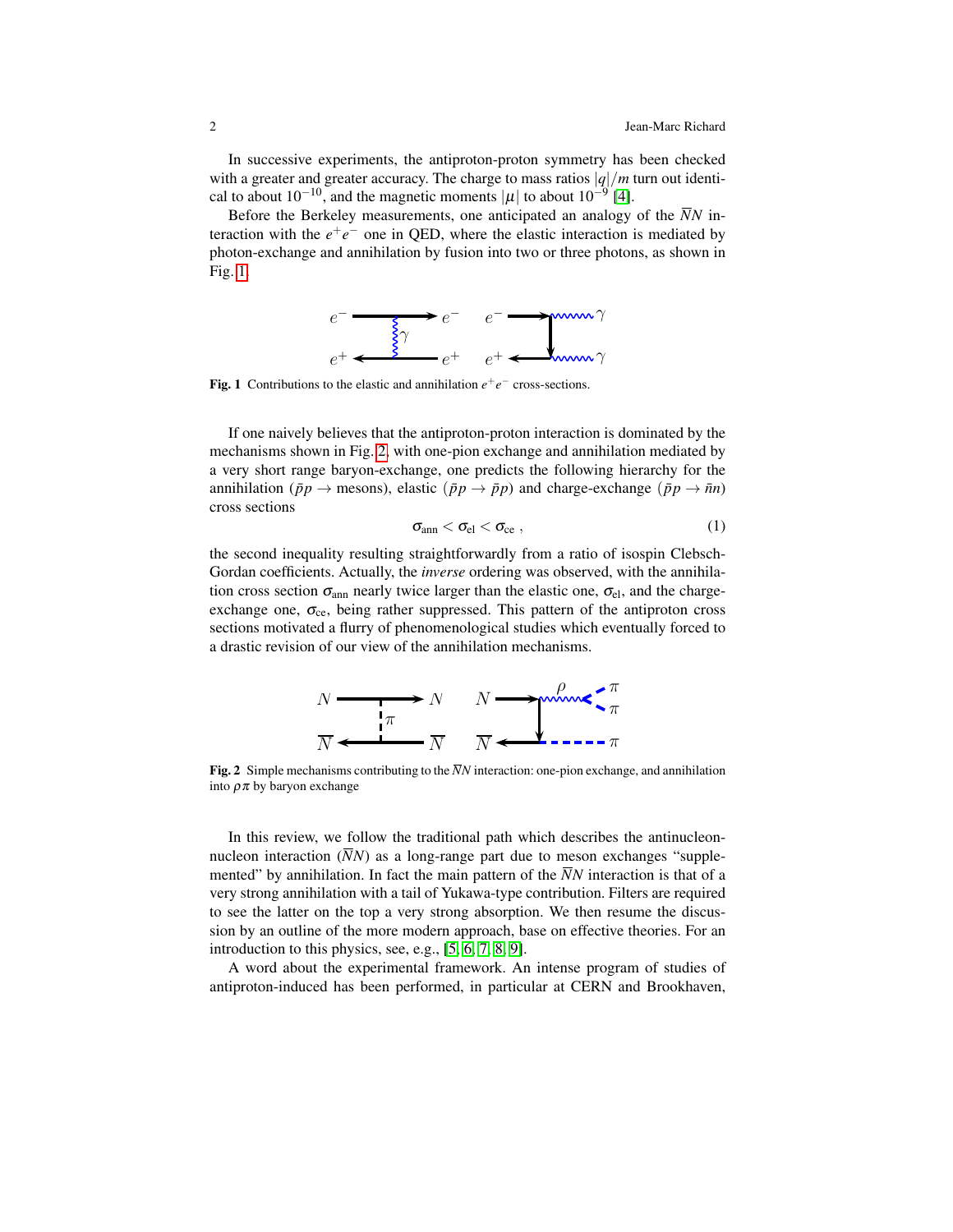using secondary beams, i.e., antiprotons just produced on a production target. Such beams had a large momentum spread and were much contaminated by other negatively-charge particles such as kaons  $(K^-)$  and pions  $(\pi^-)$ . For a summary of early results, see, e.g., [\[10\]](#page-17-9). The method of stochastic cooling has been developed at CERN [\[11\]](#page-17-10). The main purpose was to build a high-energy collider to discover the  $W^{\pm}$  and  $Z^{0}$ , the bosons mediating the week interactions. A low-energy branch, LEAR (Low Energy Antiproton Ring), was also set-up [\[12\]](#page-17-11), and used to study the interaction of slow antiprotons. Stochastic cooling has also be implemented at Fermilab with high-energy  $\bar{p}p$  collision leading in particular to the discovery of the top quark, and also medium-energy antiproton hitting a hydrogen gas target to form charmonium resonances [\[13\]](#page-17-12), as pioneered in the R704 experiment at CERN [\[14\]](#page-17-13). At CERN, the LEAR facility has been dismantled, but the ELENA decelerator gives access to very-low energy experiments [\[15\]](#page-17-14). For years, it has been proposed to resume experiments with antiprotons in the GeV energy range, as in the "Super-LEAR" project [\[16,](#page-17-15) [17\]](#page-17-16). This will eventually be the case with the program around PANDA [\[18\]](#page-17-17) at Darmstadt.

#### From nucleon-nucleon to antinucleon-nucleon

#### *The case of QED*

In principle, the same amplitude  $\mathcal{M}(s,t)$  describes both  $e^-e^-$  and  $e^+e^-$  scattering, the former for  $s > 4m_e^2$  and  $t < 0$ , and the latter for  $s < 0$  and  $t > 4m_e^2$ . Here,  $m_e$  is the electron mass, and *s* and *t* are two of the Mandelstam variables describing the  $1+2 \rightarrow 3+4$  reaction with quadri-momenta  $\tilde{p}_i$ ,

$$
s = (\tilde{p}_1 + \tilde{p}_2)^2
$$
,  $t = (\tilde{p}_1 - \tilde{p}_3)^2$ ,  $u = (\tilde{p}_1 - \tilde{p}_4)^2$ , (2)

which fulfill  $s + t + u = m_1^2 + \dots + m_4^2$ .

It is simpler, however, to compare the amplitudes  $\mathcal{M}_a(s,t)$  for  $e^-e^- \to e^-e^-$  and  $\mathcal{M}_b(s,t)$  for  $e^+e^- \to e^+e^-$  for the *same* values of *s* and *t*. The result, sometimes referred to as the *C*-conjugation rule, is the following. If

$$
\mathcal{M}_a = \left( \underbrace{\overbrace{\begin{matrix} \overrightarrow{z_1} \\ \overrightarrow{z_2} \\ \overrightarrow{z_3} \end{matrix}}}_{\mathcal{A}} + \underbrace{\overbrace{\begin{matrix} \overrightarrow{z_1} \\ \overrightarrow{z_2} \\ \overrightarrow{z_3} \end{matrix}}}_{\mathcal{A}} + \underbrace{\overbrace{\begin{matrix} \overrightarrow{z_1} \\ \overrightarrow{z_2} \\ \overrightarrow{z_3} \end{matrix}}}_{\mathcal{A}} + \cdots \right) + \left( \underbrace{\overbrace{\begin{matrix} \overrightarrow{z_1} \\ \overrightarrow{z_2} \\ \overrightarrow{z_3} \end{matrix}}}_{\mathcal{A}} + \underbrace{\overbrace{\begin{matrix} \overrightarrow{z_2} \\ \overrightarrow{z_3} \\ \overrightarrow{z_2} \end{matrix}}}_{\mathcal{A}} + \cdots \right) + \cdots (3)
$$

then  $\mathcal{M}_b = -\mathcal{M}_a^1 + \mathcal{M}_b^2 + \cdots$ , that is to say, the contributions with the exchange of an odd number of photons flip sign.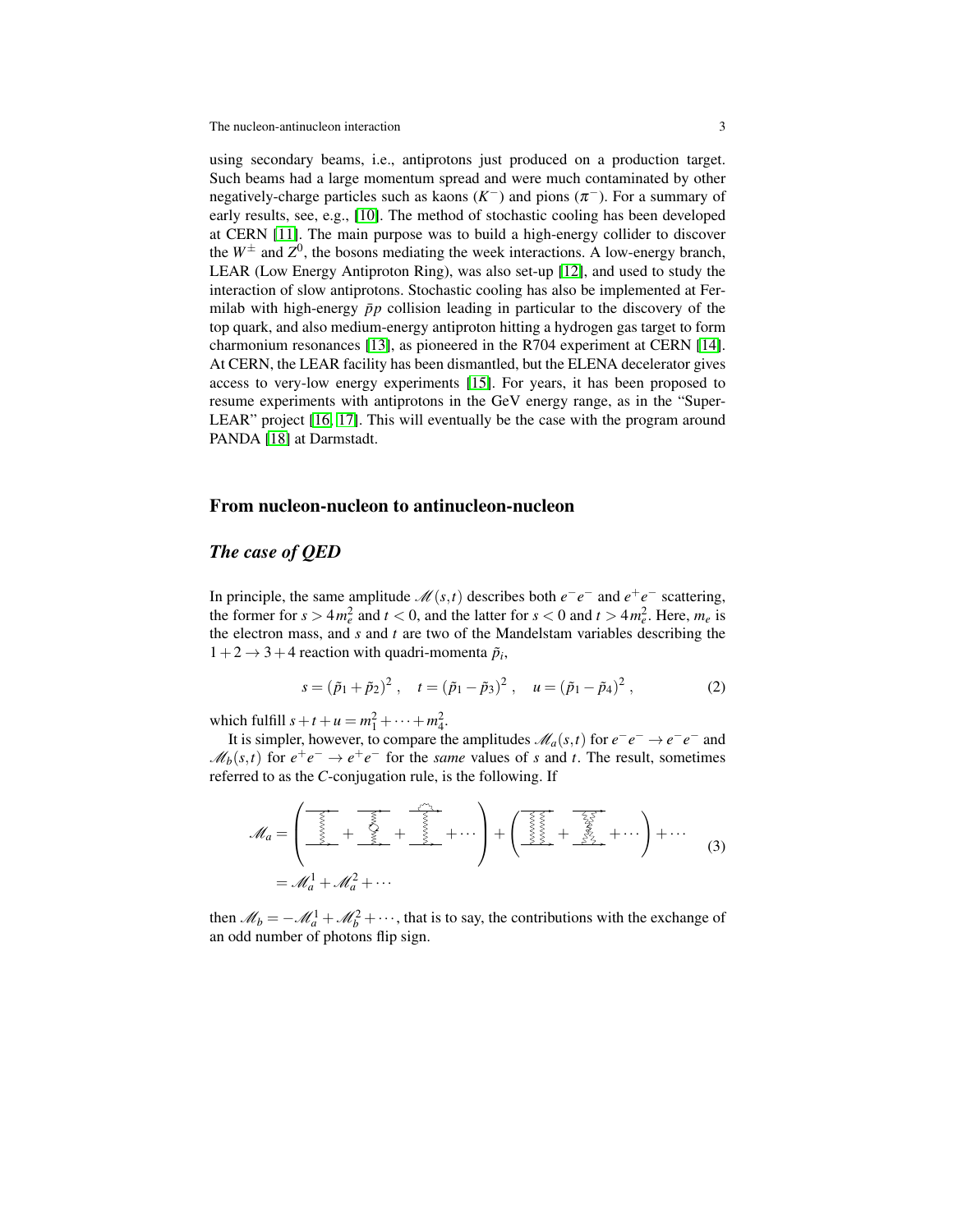#### *The case of strong interactions*

Nothing prevents from using the *C*-conjugation rule for hadrons. In particular, if  $\mathcal{M}(pp \to pp) = \mathcal{M}_{\pi} + \mathcal{M}_{\rho} + \mathcal{M}_{\omega} + \cdots$  according to the mesons that are exchanged, then  $\mathcal{M}(\bar{p}p \to \bar{p}p) = \mathcal{M}_{\pi} - \mathcal{M}_{\rho} - \mathcal{M}_{\omega} + \cdots$  The rule holds also for a continuum of exchanges, e.g., for two-pion exchange,  $\pi^0 \pi^0$  and the *C*-even part of  $\pi^+ \pi^-$  exchanges are unchanged when going from  $pp$  to  $\bar{p}p$ , while the *C*-odd part of  $\pi^+\pi^$ flips sign.

However, it is convenient to relate amplitudes with the same isospin, for instance,  $pp \rightarrow pp$  for *NN* and  $\bar{np} \rightarrow \bar{np}$  for  $\bar{N}N$ . This is achieved with the *G*-parity rule of Fermi and Yang [\[19\]](#page-17-18): if in isospin *I*

$$
\mathcal{M}^{I}(NN) = \mathcal{M}_{\pi}^{I} + \mathcal{M}_{\pi\pi}^{I} + \mathcal{M}_{\omega}^{I} + \cdots,
$$
\n(4)

according to the mesons that are exchanged ( $\rho$  is included here in  $\mathcal{M}_{\pi\pi}^I$ ), then

$$
\mathcal{M}^{I}(\overline{N}N) = -\mathcal{M}_{\pi}^{I} + \mathcal{M}_{\pi\pi}^{I} - \mathcal{M}_{\omega}^{I} + \cdots
$$
 (5)

This was the basis of nearly 50 years of phenomenological studies.

# *Consequences of the G-parity rule*

First a remark on the isospin structure. The charge-exchange cross section being governed by

$$
\mathcal{M}_{\rm ce} \propto \mathcal{M}^0(\overline{N}N) - \mathcal{M}^1(\overline{N}N) ,\qquad (6)
$$

its suppression results from a cancellation between the  $I = 0$  and  $I = 1$  amplitudes. This turns out to be a very severe constraint.

The second observation deals with the average properties of the long-range interaction. The *NN* potential is weakly attractive, as seen from the shallow binding of the deuteron, and the absence of dineutron. In the conventional picture of meson exchanges, this is understood by some cancellation between the attractive contribution of  $f_0$  exchange<sup>[2](#page-3-0)</sup>, and repulsive contributions such as  $\omega$  exchange. Once the *G*-parity rule is applied, one gets a coherent attraction in the  $\overline{N}N$  case. Of course, the risk is that models with large coupling constants, but properly tuned by cancellations to reproduce the *NN* data, would give an unrealistic  $\overline{N}N$  attraction.

Already in [\[19\]](#page-17-18), and later in the "bootstrap" era [\[20\]](#page-17-19), this attraction suggested a composite picture of mesons as  $\overline{N}N$  bound states. Among the many difficulties in this approach, one can mention the breaking of "exchange degeneracy": for instance the  $\omega$  meson with isospin  $I = 0$  and the  $\rho$  meson with  $I = 1$ , both with spin-parity

<span id="page-3-0"></span><sup>&</sup>lt;sup>2</sup> Better known in the nuclear physics community as  $\varepsilon$  or  $\sigma$  exchange, or as the scalar-isoscalar part of two-pion exchange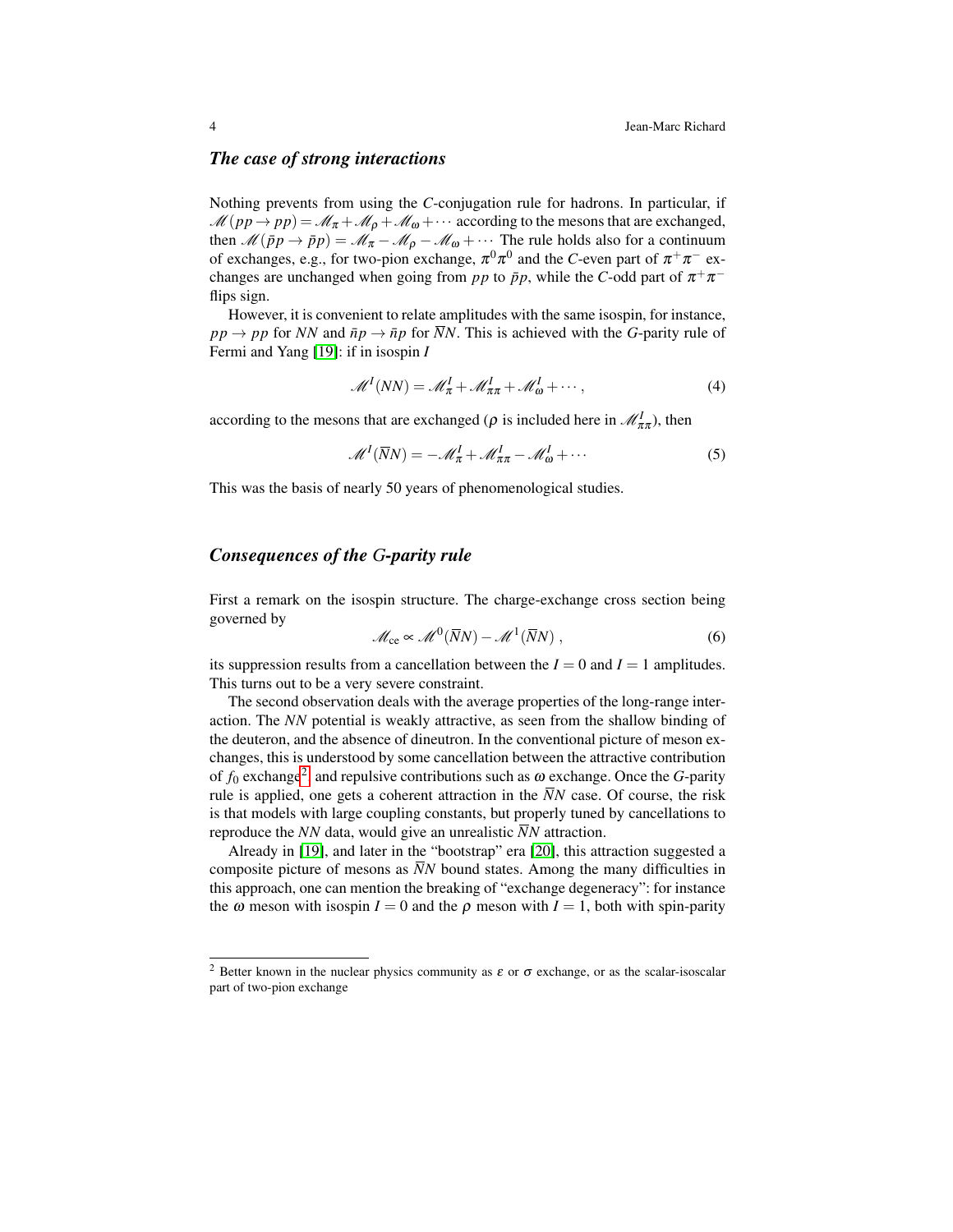$J^P = 1^-$ , have nearly the same mass, while the meson-exchange part of the  $\bar{N}N$ interaction is more attractive for  $I = 0$  than for  $I = 1$  [\[21\]](#page-17-20).

Two decades after Fermi and Yang [\[19\]](#page-17-18), Shapiro and his collaborators [\[22\]](#page-17-21), and others [\[23\]](#page-18-0), came back on this idea, and proposed that the  $\overline{N}N$  bound states and resonances are associated with new kind of mesons, preferentially coupled to  $\overline{N}N$ , named "quasi-nuclear" states or "baryonia". We return to this question in the section devoted to hadron spectroscopy.

Another consequence of the *G*-parity rule is a change of the spin dependence of the interaction. In the *NN* case, the most salient feature is the presence of a strong spin-orbit component, at work in nucleon scattering and in the spectroscopy of nuclear levels. For  $\overline{N}N$ , the spin-orbit component is moderate, but a very strong coherence is observed in the tensor component, especially for  $I = 0$ . In nuclear physics, it is well known that the tensor potential is crucial to achieve the binding of the deuteron, but the fraction of  ${}^{3}D_1$  admixture into the dominant  ${}^{3}S_1$  remains small, of the order of  $5\%$ <sup>[3](#page-4-0)</sup>. In the case of  $\overline{N}N$ , there are cancellations among the various meson exchanges contributions to the spin-orbit potential, but coherences for the tensor component, especially for  $I = 0$  [\[24\]](#page-18-1).

# Optical models

Once the long-range  $\overline{N}N$  interaction is derived from the  $\overline{N}N$  one by the *G*-parity rule, it has to be supplemented empirically by short-range terms. The elastic ( $\bar{p}p \rightarrow$  $\bar{p}p$ ), charge-exchange ( $\bar{p}p \rightarrow \bar{n}n$ ) and annihilation ( $\bar{p}p \rightarrow$  mesons) integrated crosssections have been analyzed by Ball and Chew  $[25]$ , Lévy  $[26]$ , ..., who concluded that one needs a strong absorption even in the partial waves with angular momentum  $\ell > 0$ . This was confirmed in explicit fits with optical potentials [\[27,](#page-18-4) [28\]](#page-18-5).

One may wonder: why an optical potential? Because this is a valuable tool to study antiprotonic atoms, antiproton-nucleus and antinucleus-nucleus interaction, etc. Some of the applications will be outlined in the next sections. If, for instance, one studies the strangeness-exchange reaction  $\bar{p}p \to \bar{A}A$ , one should in principle setup a cumbersome system of coupled channels  $\bar{p}p \leftrightarrow$  mesons  $\leftrightarrow \bar{A}A$ , in which the mechanism of *K*,  $K^*$  exchange, or internal conversion  $\pi \pi \to \overline{K}K$  could be somewhat lost. Instead, an optical model provides the adequate distorted waves for the initial and final states.

Anyhow, further optical potentials were elaborated in the same spirit as [\[28\]](#page-18-5), namely: start from a meson-exchange model of the long-range nucleon-nucleon interaction, apply the *G*-parity rule, and replace its short-range part by an empirical complex core whose parameters are adjusted to fit the  $\overline{N}N$  data. One may cite the Dover-Richard [\[29\]](#page-18-6) or Kohno-Weise [\[30\]](#page-18-7) potentials, with always the same conclusion: one needs a very strong absorption up to at least 0.8 fm. In a baryon-exchange

<span id="page-4-0"></span> $3$  In the limit of very strong tensor forces, this percentage can reach  $2/3$ .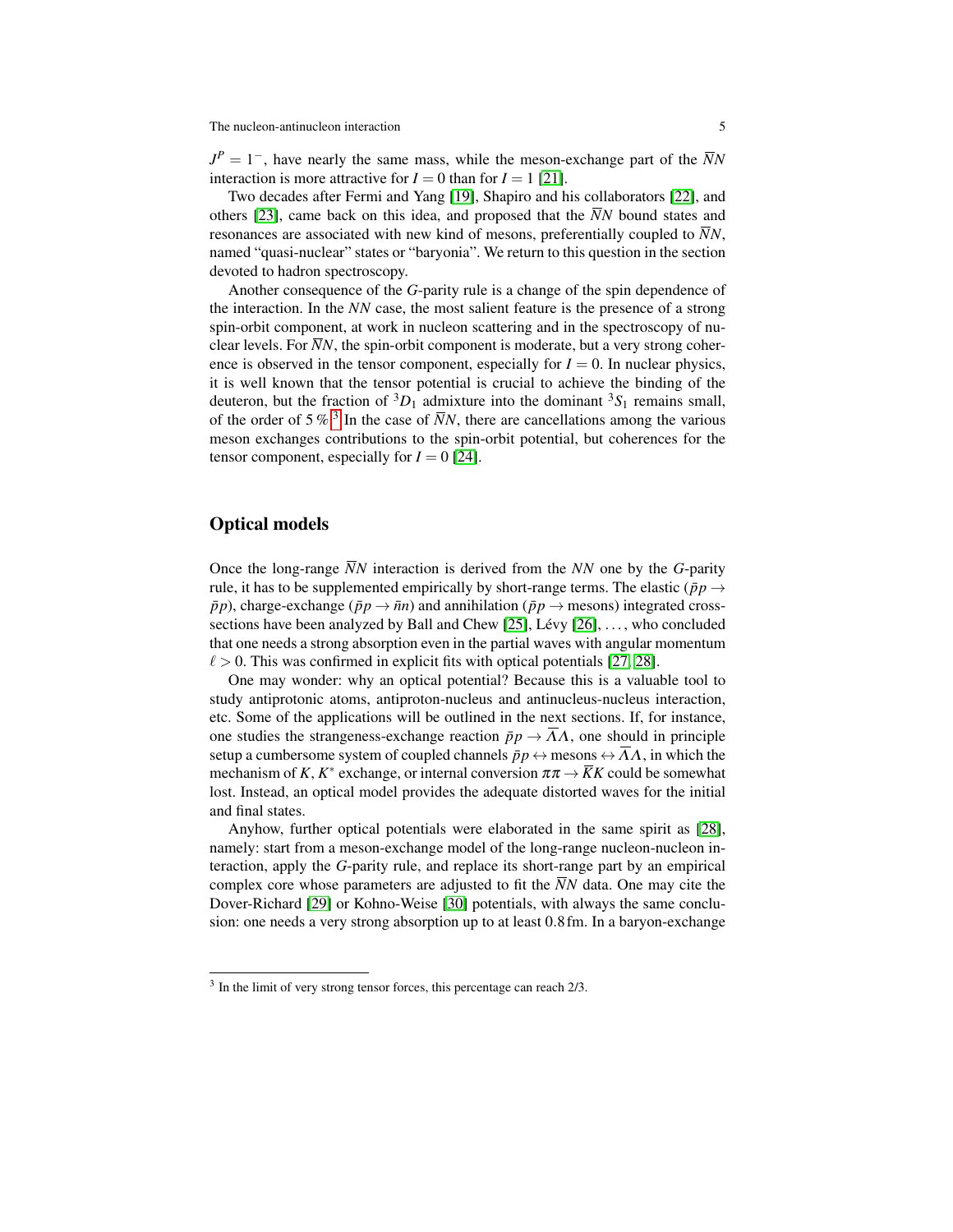picture, this implies very wide form factors; this means it becomes more appropriate to speak of the size rather than of the range of annihilation. See, also, [\[31\]](#page-18-8).

#### Spin observables

There has been early measurements of the polarization (or analyzing power) in the elastic reaction. In the LEAR era, it could have been envisaged a thorough investigation of the spin observables, but this was not approved by the CERN committee in charge, in view of the very packed program of experiments. The aim was twofold: probe our understanding of the *NN* interaction, and, possibly, build a set-up for polarizing antiprotons, by filtering or transfer. For a summary of the available data, see, e.g., [\[7,](#page-17-6) [9\]](#page-17-8).

Figure [3](#page-5-0) shows the analyzing power of elastic  $\bar{p}p$  scattering at momentum  $p_{lab}$ 679MeV/*c* [\[32\]](#page-18-9). The moderate values can be understood to be due to a moderate spin-orbit component, or to a strong tensor component acting beyond first order, or to a combination of both.



<span id="page-5-0"></span>**Fig. 3** Analyzing power of  $\bar{p}p \rightarrow \bar{p}p$  at  $p_{\text{lab}} = 679 \text{ MeV}/c$  [\[32\]](#page-18-9).

As for the phenomenology of spin observables, it has been noticed that they are sensitive to the high partial waves and thus to the meson-exchange tail of the interaction. Simulations have been attempted with a spin- and isospin-independent complex core and a long-range part given by the *G*-parity rule [\[33,](#page-18-10) [34\]](#page-18-11). The polarization (or analyzing power) is rather moderate, but some rank-2 observables sensitive to the tensor interaction are rather pronounced. This implies that experiments should be performed with two simultaneous spin measurements, and beam or target polarized longitudinally rather than transversally. A striking prediction is that a charge-exchange reaction on a longitudinally-polarized proton target will produce polarized antineutrons.

Interesting spin effects are not restricted to  $\overline{N}N \rightarrow \overline{N}N$ . They are also at work in other  $\overline{N}$ -induced reactions such as  $\bar{p}p \to \pi^+\pi^-, K^+K^-$  or  $\overline{\Lambda}\Lambda$ . The latest measurements of annihilation into two pseudoscalars,  $\pi \pi$  or  $KK$ , have been done by the collaboration PS172 with a polarized target [\[35\]](#page-18-12). The analyzing power (or asym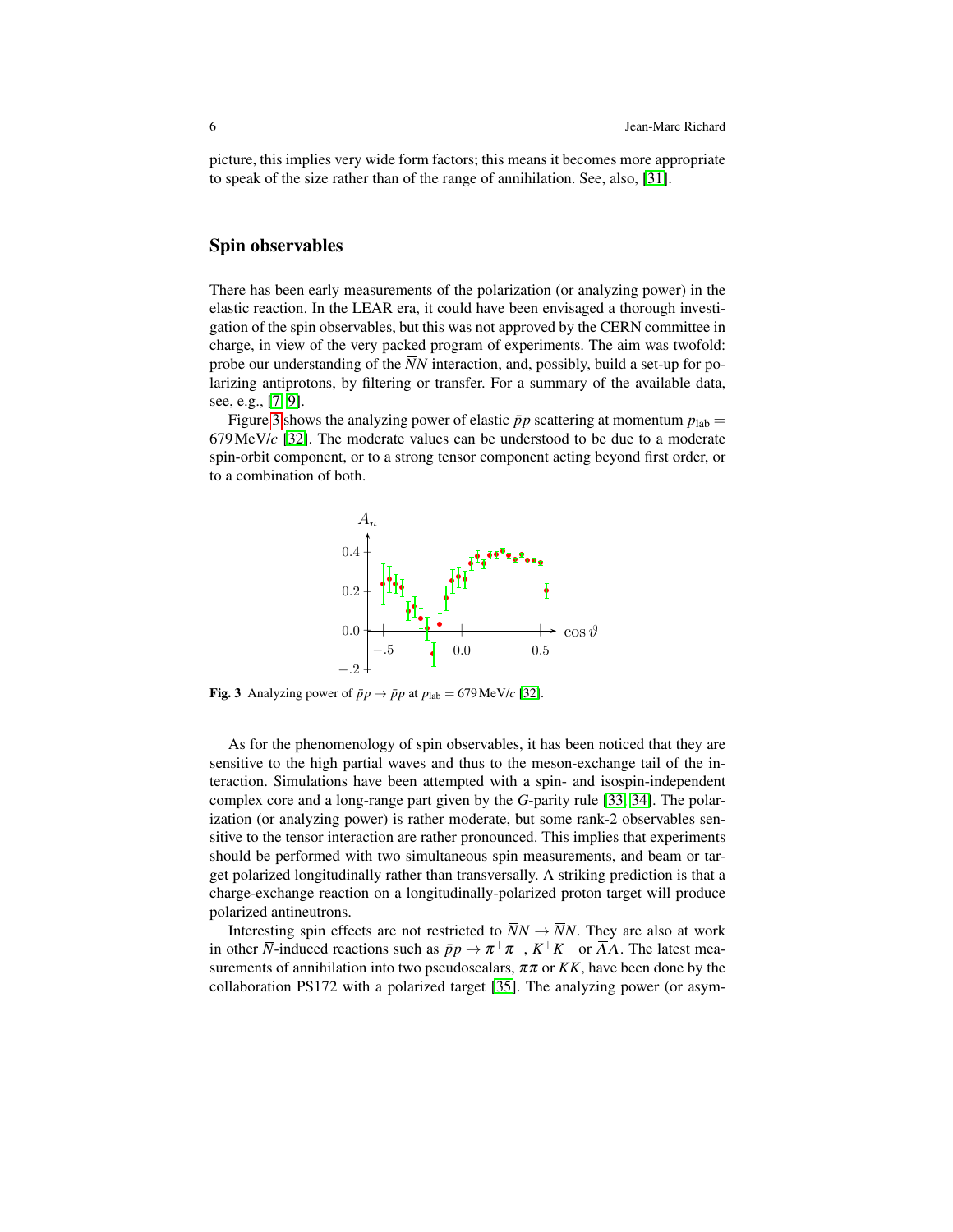metry, somewhat improperly called polarization) turns out extremal ( $|A_n| \sim 1$ ) in some wide ranges of energy and angles, as seen in Fig. [4.](#page-6-0) This means that one of the transversity amplitudes dominates. The pattern observed in Fig. [4](#page-6-0) has been explained from different viewpoints, such as initial [\[36\]](#page-18-13) or final state [\[37\]](#page-18-14) interaction.



<span id="page-6-0"></span>Fig. 4 Asymmetry in the reactions  $\bar{p}p \to \pi \pi$  (left) and  $\bar{p}p \to KK$  (right), as measured by the PS172 collaboration [\[35\]](#page-18-12).

The  $\bar{p}p \to \bar{A}A$  (and also some other hyperon-antihyperon final states) reaction has been measured at LEAR by the PS185 collaboration. Even without polarized target, interesting results can be obtained [\[38\]](#page-18-15), as the weak decay of  $\Lambda$  or  $\Lambda$  informs about its spin. The most striking result is the suppression of the spin-singlet fraction. A complete reconstruction was possible with the data taken using a polarized proton target [\[39\]](#page-18-16). The detailed measurement of the  $\bar{p}p \to \Lambda\Lambda$  has reactivated the studies about the constraints among the various spin observables. Very often, when two observables *X* and *Y* which belong to the interval  $[-1, +1]$ , the set  $\{X, Y\}$  is restricted to a subset of the square  $[-1, +1]^2$ , such as the disk  $X^2 + Y^2 \le 1$  or the triangle  $Y - 2|X| + 1 \leq 0$ . For triples of observables, a variety of subdomains of the cube  $[-1, +1]^3$  are obtained [\[40\]](#page-18-17). Checking such constraints is a prerequisite for any amplitude analysis.

# *NN* interaction in effective theories

Chiral effective theory has been proposed by Weinberg for the study of the nucleonnucleon interaction and other hadronic systems at low-energy. It has become very fashionable. The *NN* potentials based on this approach have now become the ultimate standard in the field. For an introduction, see, e.g., [\[41\]](#page-18-18), and for the appli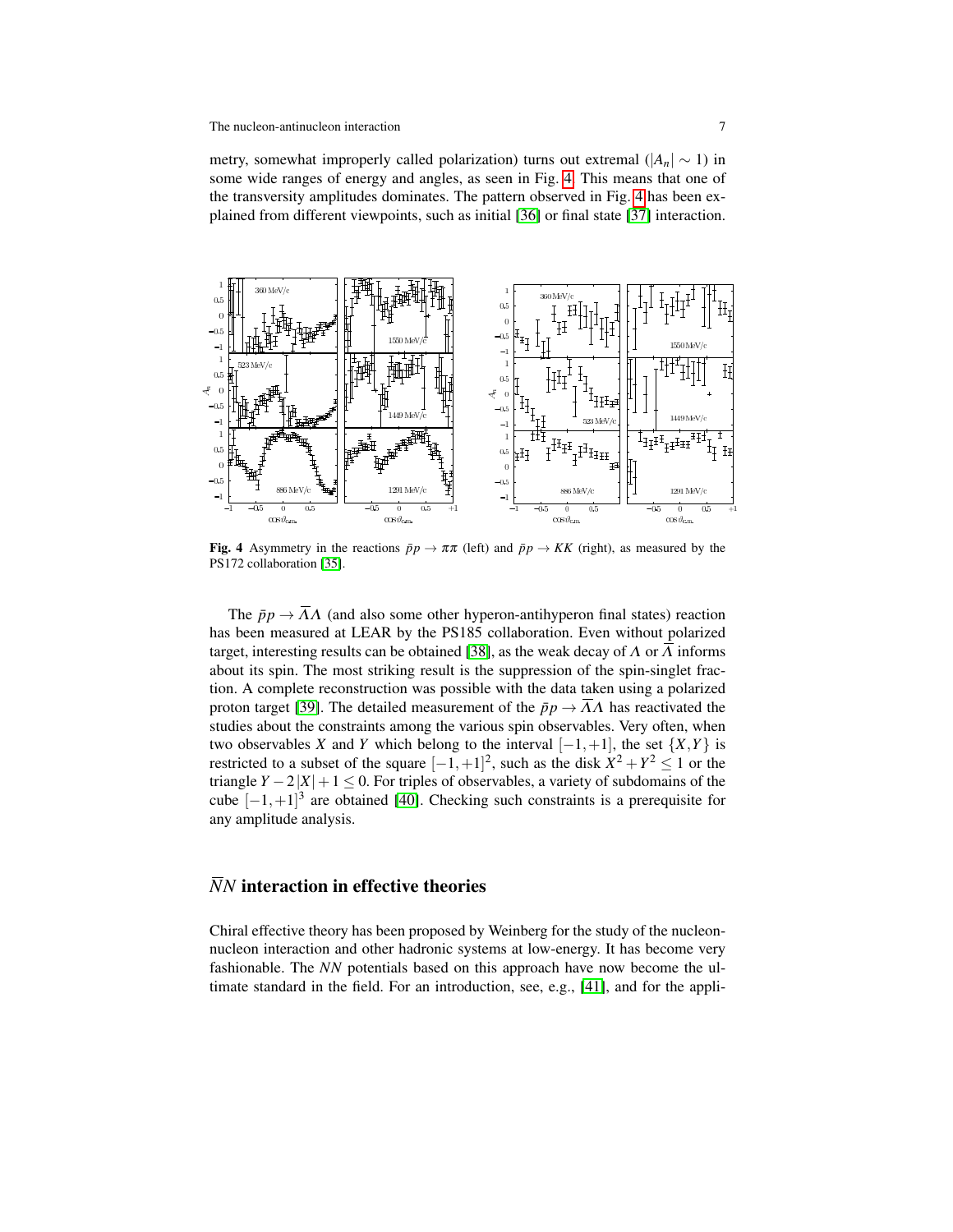cation to  $\bar{N}N$ , [\[42\]](#page-18-19) and refs. there. In this approach, the  $\bar{N}N$  interaction consists of one-pion-exchange and a series of contact terms with an increasing power of the incoming and outgoing momenta. A sample of diagrams picturing the first contributions is shown in Fig. [5.](#page-7-0) For more details, see [\[42\]](#page-18-19). The aim is to provide a more



<span id="page-7-0"></span>**Fig. 5** Some contributions to the  $\overline{N}N$  interaction in chiral effective field theory. The disk and square contact terms differ by the number of powers of the momenta.

consistent and systematic approach. However, the low-energy constants are tuned to fit a set of  $\bar{N}N$  phase-shifts that are not free from ambiguities. This strategy could perhaps be improved. Remember that early *NN* potentials were fitted to reproduce some phase-shifts (see, e.g., [\[43\]](#page-18-20)), while more recent models are tuned directly to the *NN* observables (see, e.g., [\[44\]](#page-18-21)).

## Annihilation mechanisms

# *General considerations*

Several important questions are related to annihilation:

- 1. Can one account for the overall strength of the absorptive component of the  $\overline{N}N$ interaction ?
- 2. Can one understand the main patterns of the observed branching ratios  $\bar{p}p \to \pi \pi$ ,  $\overline{K}K$ ,  $\pi\pi\pi$ , ... at rest and in flight? What is the role of final-state interaction?
- 3. Is annihilation an adequate doorway to study the spectroscopy of the light mesons and identify some light exotics?
- 4. Is the optical model well suited to account for annihilation?
- 5. Can one understand annihilation in terms of the quark content of the nucleon and antinucleon?

Anyhow, annihilation is a fascinating and long-debated issue, and there is no consensus at present whether annihilation shall be described at the hadronic level or at the quark level.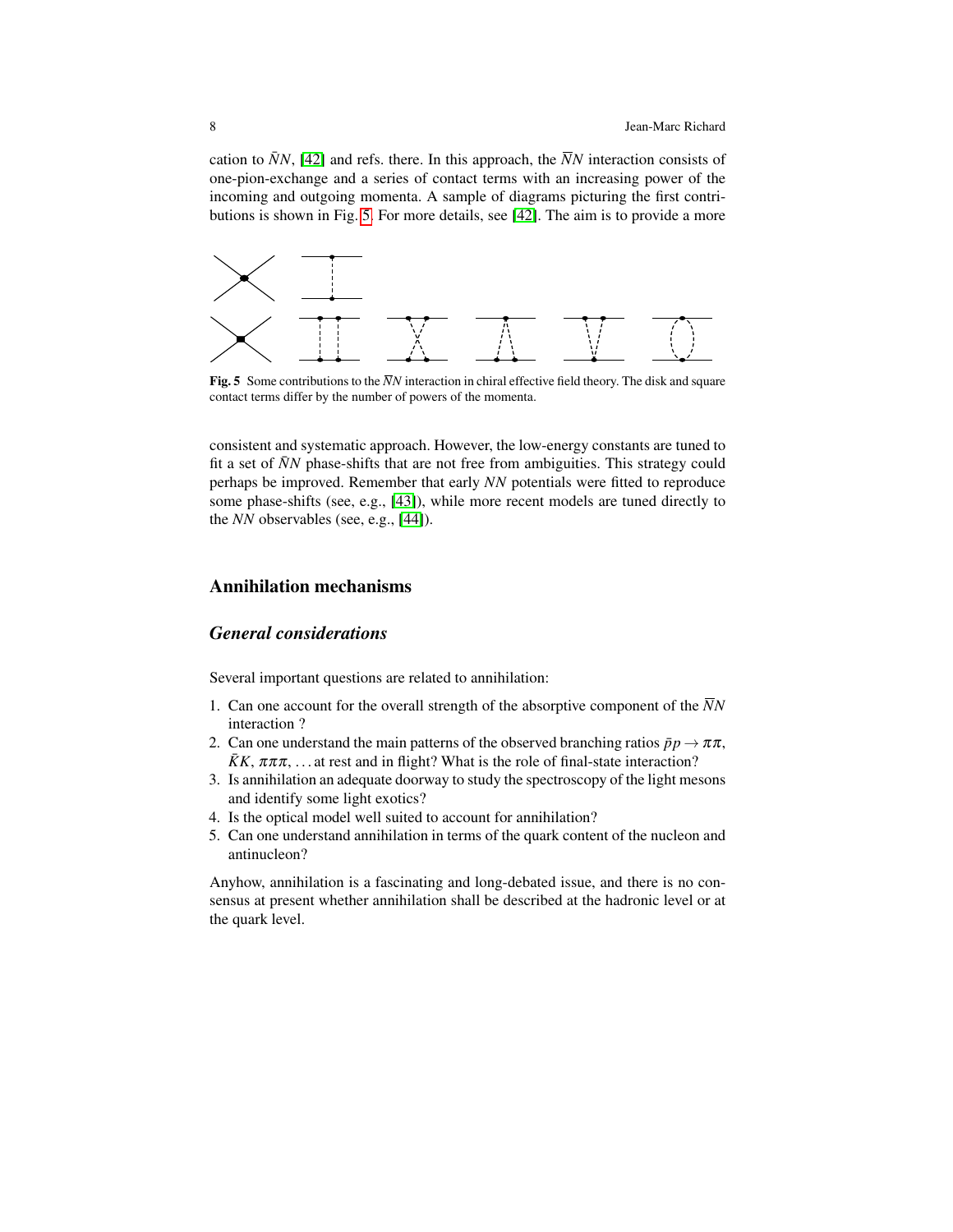#### *Baryon exchange*

As reminded in the introduction, the analogy with the  $e^+e^-$  annihilation in QED suggests a mechanism of baryon exchange, with some examples in Fig. [6.](#page-8-0) Also shown is an example of iteration, that contributes to the  $\overline{N}N$  amplitude. The large mass of baryons implies a range of about 0.1 fm, but some form factor corrections are in order, in which case it is more appropriate to talk about the size rather than the range of the annihilation. Note that if the nucleon or nucleon resonance is replaced by a hyperon, then some strange mesons can be produced. The appealing aspect



<span id="page-8-0"></span>Fig. 6 Some annihilation diagrams driven by baryon exchange: production of two pions, production of several pions though meson resonances, iteration of two-pion production without and with form factors.

is that one can build  $\overline{N}N$  potential in which both the elastic and absorptive parts are described in terms of hadrons, with the same coupling constants, see, e.g. [\[45\]](#page-18-22). However, all the diagrams with baryons in the mass range 1-3 GeV have about the same range, and it is not clear how the series of diagrams converges.

## *Annihilation viewed in terms of quarks*

Already at the beginning of the quark model, or, say, of the SU(3) flavor symmetry, a systematics of the branching ratios was attempted (without an estimate of the overall annihilation cross-section) [\[46\]](#page-18-23). The mechanism corresponds to the rearrangement, as schematically shown in Fig. [7.](#page-8-1) It was revisited in the 80s, in particular by Green



<span id="page-8-1"></span>Fig. 7 Rearrangement of the three quarks of a nucleon and the three antiquarks of an antinucleon into three mesons.

and Niskanen [\[47\]](#page-18-24) and by Pirner et al. [\[48\]](#page-18-25), who demonstrated that it gives the right order of magnitude for the strength of annihilation.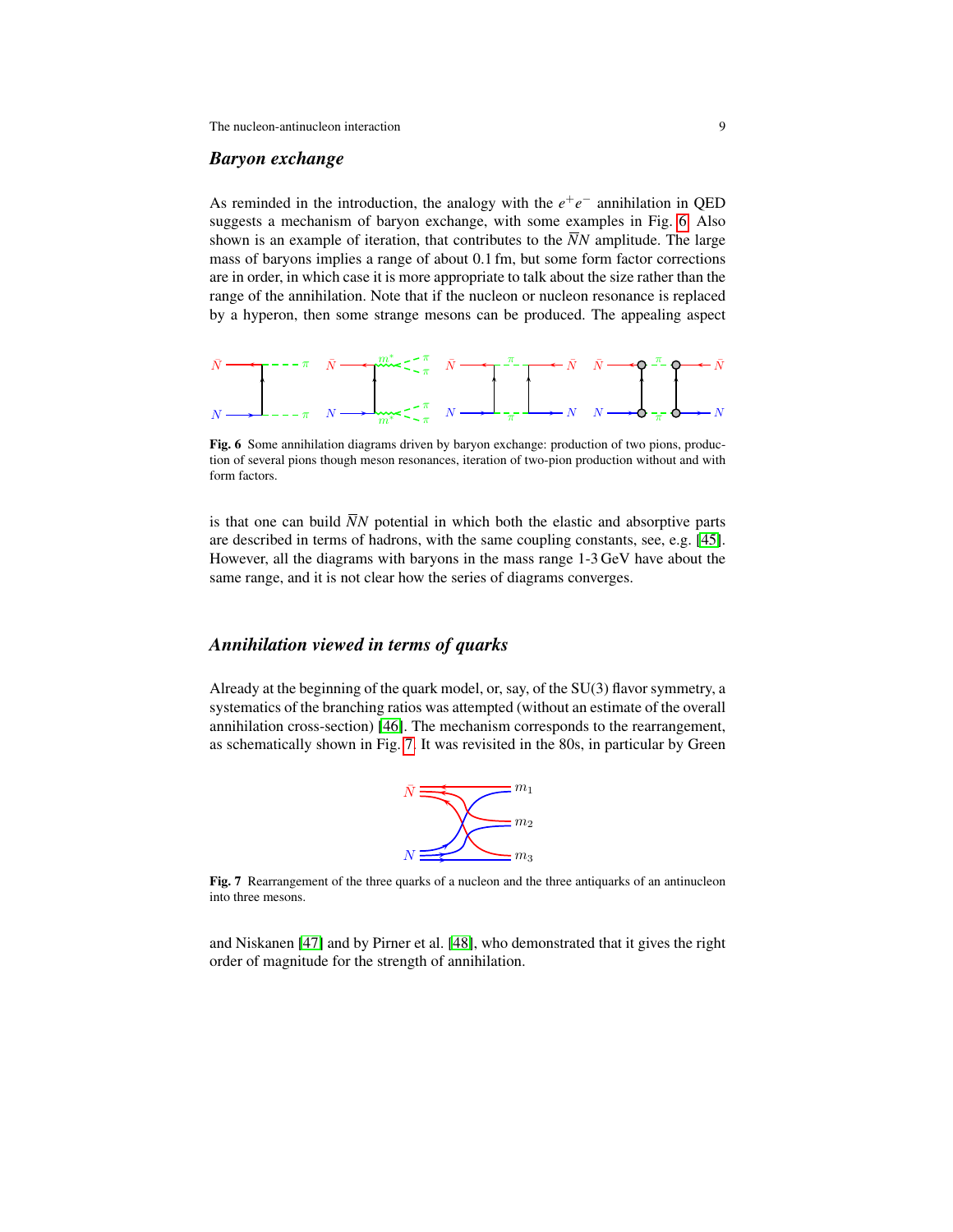The validity of this approach was much debated. First it was argued that the annihilation has to be short-ranged, on the basis of very general properties of scattering amplitudes [\[49\]](#page-19-0). But, again, this is not a question of range, but a problem of size, as strictly speaking, rearrangement is not "annihilation". Once the diagram of Fig. [7](#page-8-1) is estimated with harmonic oscillator wave functions for mesons and baryons, or, more precisely, its iteration  $\bar{N}N \to$  mesons  $\to \bar{N}N$  can be estimated, and the result is a separable interaction [\[47,](#page-18-24) [48\]](#page-18-25) with the form factors directly related to the size of the hadrons.

Another concern is related to the belief that planar diagrams should dominate. In the terminology spelled out in Fig. [8,](#page-9-0) the planar diagrams are A2 or A3. The



<span id="page-9-0"></span>**Fig. 8** Some diagrams contributing to the  $\overline{N}N$  annihilation.

dominance of planar diagrams has been revisited by Pirner [\[50\]](#page-19-1), who concluded that the rearrangement diagrams is not suppressed. The respective role of the A2, A3, R2 and R3 diagrams was also discussed phenomenologically, see, e.g., [\[51,](#page-19-2) [52,](#page-19-3) [6\]](#page-17-5). Clearly, R3 alone cannot produce kaons, unless some rescattering such as  $\pi \pi \rightarrow \bar{K}K$ is introduced. On the other hand, A2 and A3 tend to produce too many kaons, and thus require the introduction of an empirical "strangeness suppression factor".

# *Phenomenology of annihilation*

Many data have been accumulated over the years, in particular at Brookhaven and CERN. The measurements at rest are listed together with the pressure in the target, from which one can infer the percentage of S-wave annihilation, as seen in the section on antiprotonic atoms.

One should stress that probing an annihilation mechanism is not an easy task. Each branching ratio is typically of the form

$$
B(\overline{N}N \to m_1 m_2 \dots) = \mathscr{P}(\overline{N}N) \times \text{PS} \times |\mathscr{M}(\overline{N}N \to m_1 m_2 \dots)|^2 , \qquad (7)
$$

involving the probability  $\mathscr P$  to find  $\overline N N$  in the appropriate partial wave, the phasespace factor PS, and the square of the amplitude. In protonium (for annihilation at rest), and to a lesser extent in flight, there are dramatic differences among the various S-wave or P-wave probabilities  $\mathscr P$  corresponding to different spin or isospin. Predicting the  $\mathscr P$  factors would require a reliable model of the  $\overline{N}N$  interaction probed with spin-observables that have never been measured. For instance, an observation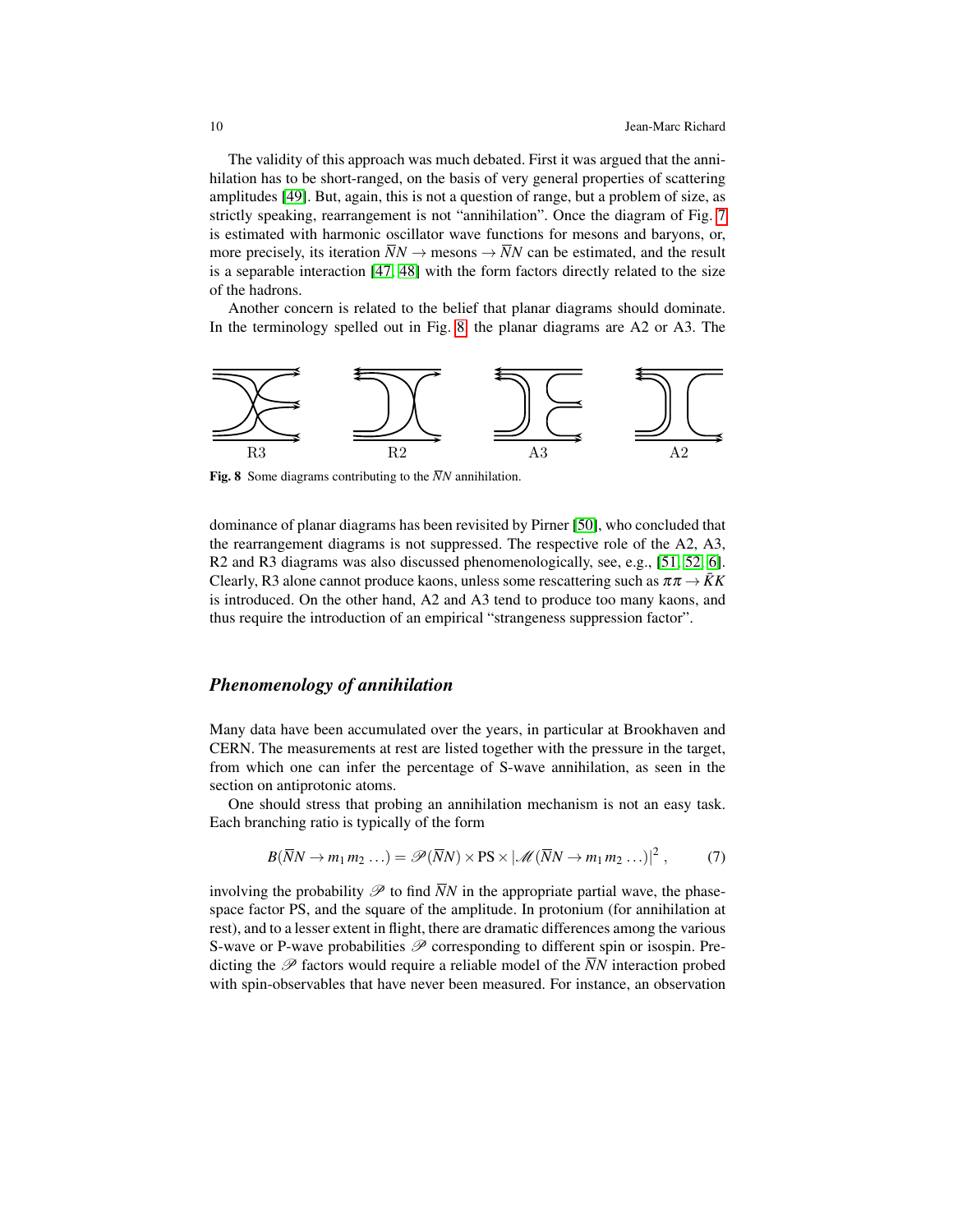that  $B(\rho \phi) \ll B(\omega \phi)$  would indicate either that the short-range protonium wave function has more  $I = 0$  than  $I = 1$ , or that the quark diagram interfere constructively for  $\omega\phi$  and destructively for  $\rho\phi$ .

# *NN* interaction and hadron spectroscopy

The physics of antiprotons has always been closely related to the hadron spectroscopy. Even before the era of stochastic cooling, a lot data have been collected on annihilation at rest, and several light meson resonances have been identified thanks to  $\overline{N}N$ . This search has been resumed at LEAR, in particular with the Asterix, Obelix and Cristal-Barrel experiments with the aim to detect new kinds of light mesonic resonances, for instance  $q\bar{q}g$  hybrids. For a review of light-meson production at LEAR, see, e.g., [\[8,](#page-17-7) [53\]](#page-19-4).

Historically, the physics of low-energy antiprotons has been developed in the 80s to study baryonium. The name "baryonium" denotes mesons that are preferentially coupled to baryon-antibaryon channels. The baryonium was predicted by Rosner [\[54\]](#page-19-5), on the basis of duality arguments (for a review, see, e.g., [\[55\]](#page-19-6)): schematically, a reaction  $a + b \rightarrow c + d$  can be described either as a sum of *s*-channel resonances or *t*-channel exchanges; then, a coherent dynamics in the *t*-channel implies the existence of *s*-channel resonances; for  $\overline{N}N$ , the meson-exchanges in the *t*-channel are dual of *s*-channel  $\overline{N}N$  resonances. Some indications were found in the 70s, as reviewed by Montanet in [\[56\]](#page-19-7), and these discoveries have motivated the construction of the low-energy facility LEAR at CERN. Unfortunately, none of the peaks discovered in antiproton-induced reactions were confirmed at LEAR. On the other hand, baryon-antibaryon pairs are sometimes observed in the decay of heavy quarkonia of flavored mesons. See, e.g., the review on non- $q\bar{q}$  mesons by Amsler and Hanhart in [\[4\]](#page-17-3).

On the theory side, there has been several approaches to baryonium, anticipating the complementarity and emulation between the tetraquark models and the molecular picture of exotics. The baryonium has been modeled as a color- $\bar{3}$  diquark and a color-3 antidiquark (without any strict derivation of such clustering). Even more speculative is the so-called mock-baryonium with a color-6 diquark and a color- $\overline{6}$ antidiquark. In the string dynamics, one can view mesons, baryons and baryonia as successive stages of the construction, as pictured in Fig. [9.](#page-10-0) For its link to QCD, see e.g., [\[56,](#page-19-7) [57\]](#page-19-8).



<span id="page-10-0"></span>Fig. 9 String picture of mesons, baryons and tetraquarks (baryonia in the light sector)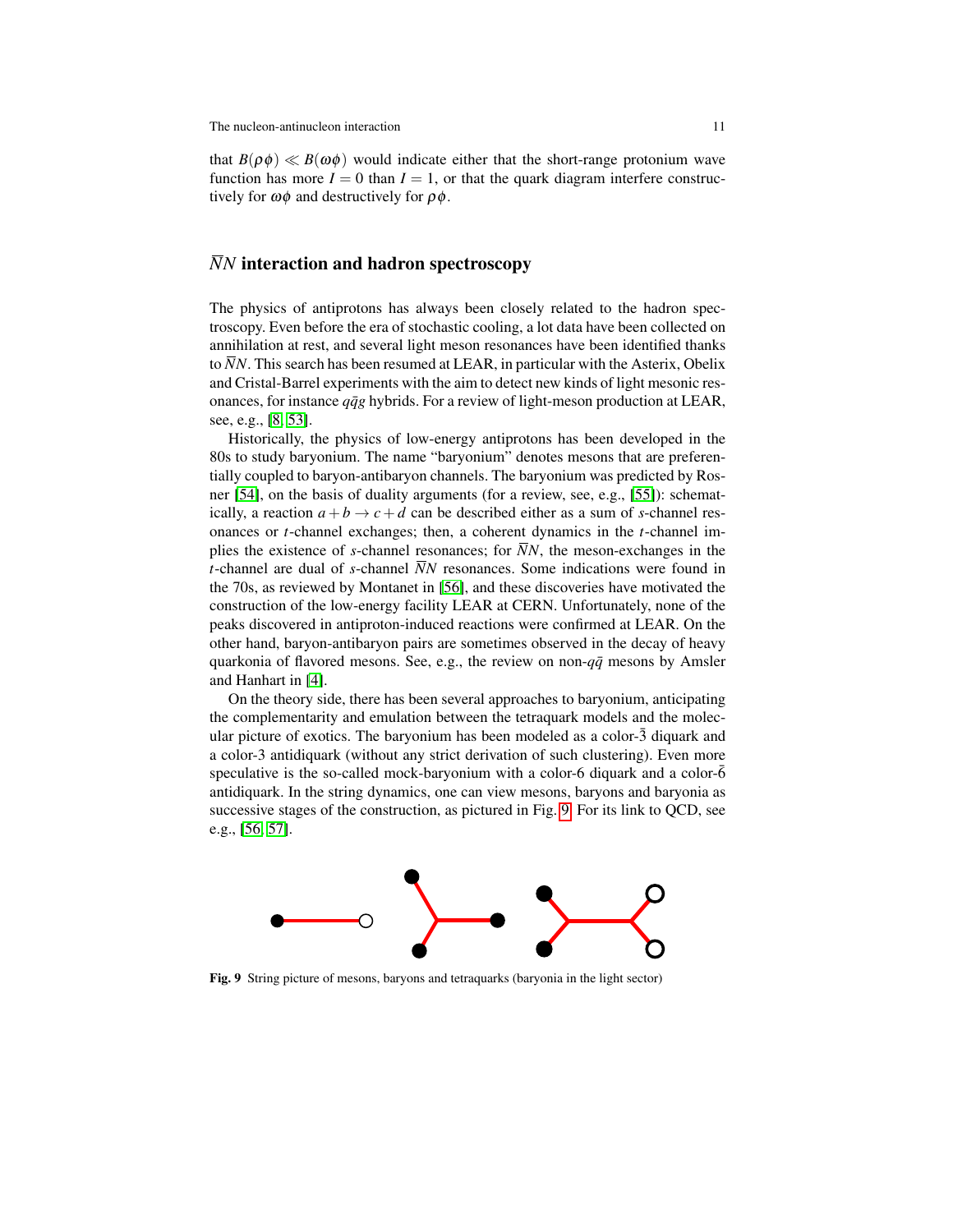Another approach is based on the  $\overline{N}N$  interaction. Unlike some speculations in the 60s, tentatively associating  $\overline{N}N$  states with ordinary mesons, Shapiro and his followers associated such  $\overline{N}N$  states with new kind of mesons, the baryonia [\[23,](#page-18-0) [22\]](#page-17-21). This was named "quasi-nuclear" picture, but it became "molecular". In the above references, the  $\overline{N}N$  spectrum was first calculated using the real part of the interaction, and then the effect of annihilation was discussed in a rather empirical (and optimistic) manner. More serious calculations, using the whole optical potential, have shown that most of the states are washed out by annihilation [\[58,](#page-19-9) [59\]](#page-19-10), while a few states might survive [\[60\]](#page-19-11).

# Antinucleon-nucleus interaction

# *Elastic scattering*

At the start of the LEAR facility, the angular distribution of  $\bar{p}^{12}C$ ,  $\bar{p}^{40}Ca$  and  $\bar{p}^{208}Pb$ elastic scattering have been measured [\[61\]](#page-19-12). Some of the results are shown in Fig. [10.](#page-11-0) Data have been collected later at other energies and with other targets.



<span id="page-11-0"></span>Fig. 10 Angular distribution for  $\bar{p}$  scattering on the nuclei <sup>12</sup>C, <sup>40</sup>Ca and <sup>208</sup>Pb at kinetic energy  $T_{\bar{p}} = 180$ MeV [\[61\]](#page-19-12). The electronic retrieving of the data is due to Matteo Vorabbi.



<span id="page-11-1"></span>Fig. 11 Left: angular distribution for  $\bar{p}$  scattering on <sup>18</sup>O and <sup>16</sup>O at 178.7 MeV[\[62\]](#page-19-13). Right: angular distribution of the <sup>12</sup>C( $\bar{p}$ ,  $\bar{p}$ )<sup>12</sup>C<sup>\*</sup> reaction for the 3<sup>-</sup> excited state at 9.6 MeV. The incident  $\bar{p}$  has an energy of 179.7 MeV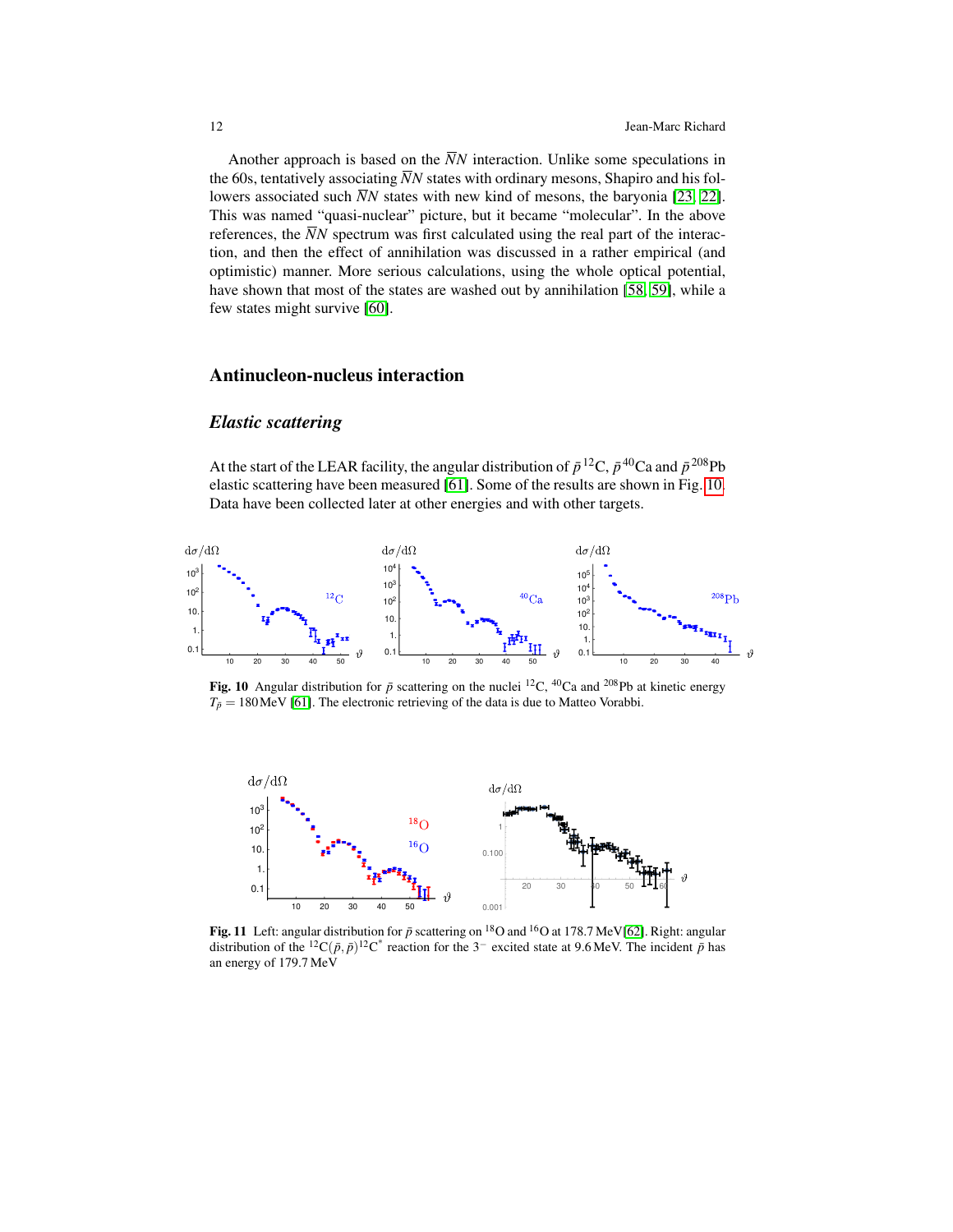The results have been interpreted in terms of an optical potential, either empirical, or derived by folding the elementary  $\bar{N}N$  amplitudes with the nuclear density, see, e.g., [\[63,](#page-19-14) [64,](#page-19-15) [65\]](#page-19-16).

A comparison of  ${}^{16}O$  and  ${}^{18}O$  isotopes, see Fig. [11,](#page-11-1) does not indicate any striking isospin dependence of the  $\bar{p}N$  interaction, when averaged on spins. However, at very low energy, some isospin dependence is suggested by the data and analyses by the PS179 and OBELIX (PS201)[\[66,](#page-19-17) [67\]](#page-19-18).

# *Inelastic scattering*

In between elastic scattering and annihilation, there is an interesting window of inelastic scattering,  $\bar{p}A \rightarrow \bar{p}A^*$ , where *A* denotes an excited state of the nucleus *A*. It gives access to the spin-isospin dependence of the elementary  $\bar{N}N$  amplitude, as stressed in [\[68\]](#page-19-19). A generalisation is the charge-exchange reaction  $\bar{p}A \rightarrow \bar{n}B^{(*)}$ .

Some results have been obtained by the PS184 collaboration on  $^{12}$ C and  $^{18}$ O [\[69\]](#page-19-20), and analyzed in in [\[68,](#page-19-19) [70\]](#page-19-21). See Fig. [11.](#page-11-1)

## *Neutron-antineutron in nuclei*

The antinucleon-nucleon interaction plays a crucial role when estimating the lifetime of nuclei from a given rate of neutron-to-antineutron transitions, as predicted in some theories of grand unification. The instability of nuclei is an efficient alternative to free-neutron experiments, such as the one performed at Grenoble [\[71\]](#page-19-22), with a limit of about  $\tau_{n\bar{n}} \gtrsim 10^{-8}$  s for the oscillation period.

A crucial feature is that the neutron-to-antineutron transition and the subsequent annihilation occurs at the nuclear surface. This alleviates the fear [\[72\]](#page-19-23) that the phenomenon could be obscured in nuclei by uncontrolled medium corrections. Another consequence is that the schematic modelisation of nucleons and antineutrons evolving in a box, feeling an average potential  $\langle V_n \rangle$  or  $\langle V_n \rangle$ , does not work too well. It is important to account for the tail of the neutron distribution, where  $n$  and  $\bar{n}$  are almost free.

In pratice, there are several variants, see, e.g., [\[73\]](#page-19-24). The simplest is based on the Sternheimer equation, which gives the first order correction to the wave function without summing over unperturbed states. In a shell model with realistic neutron (reduced) radial wave functions  $u_{n\ell J}(r)$  with shell energy  $E_{n\ell J}$ , the induced  $\bar{n}$  component is given by

$$
-\frac{w_{n\ell J}''(r)}{\mu} + \frac{\ell(\ell+1)}{\mu r^2} + V_{\bar{n}}(r) w_{n\ell J}'(r) - E_{n\ell J} w_{n\ell J}'(r) = \gamma u_{n\ell J}(r) . \tag{8}
$$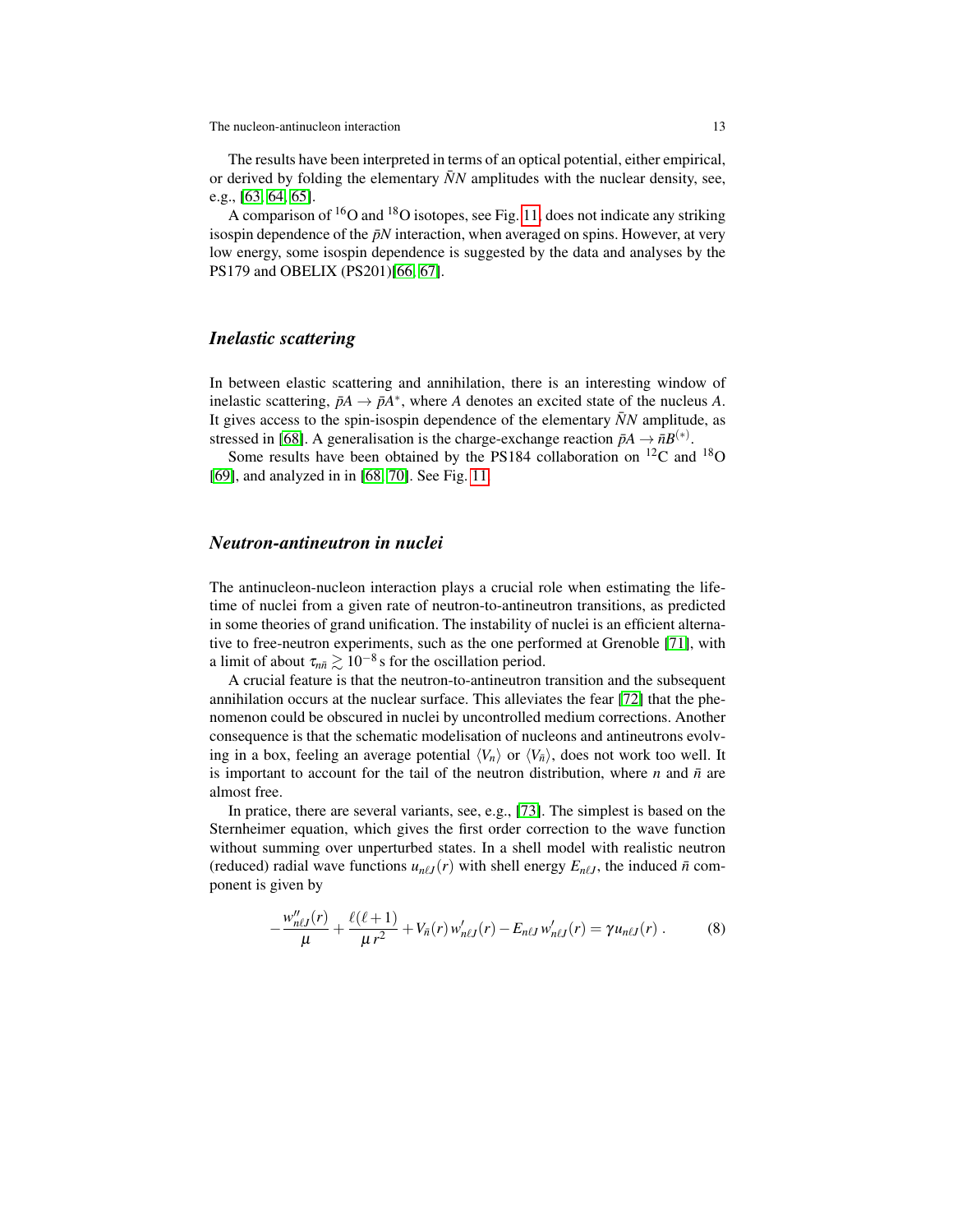Here  $\mu$  the reduced mass of the  $\bar{n}$ - $(A-1)$  system,  $V_{\bar{n}}$  the complex (optical)  $\bar{n}$ - $(A-1)$ potential, and  $\gamma = 1/\tau_{n\bar{n}}$  the strength of the transition. Once  $w_{n\ell J}$  is calculated, one can estimate the second-order correction to the energy, and in particular the width  $\Gamma_{n\ell J}$  of this shell is given by

$$
\Gamma_{n\ell J} = -2 \int_0^\infty \text{Im}\{V_{\bar{n}}\} |w_{n\ell J}(r)|^2 dr = -2 \gamma \int_0^\infty u_{n\ell J}(r) \text{Im}\{w_{n\ell J}(r)\} dr , \quad (9)
$$

and is readily seen to scale as

<span id="page-13-0"></span>
$$
\Gamma_{n\ell J} \propto \gamma^2 \ . \tag{10}
$$

An averaging over the shells give a width per neutron  $\Gamma$  associated with a lifetime  $T$ 

$$
T = T_r \tau_{n\bar{n}}^2 , \qquad (11)
$$

where  $T_r$  is named either the "reduced lifetime" (in s<sup>-1</sup>) or the "nuclear suppression factor". The spatial distribution of the  $w_{n\ell J}$  and the integrands in [\(9\)](#page-13-0), the relative contribution to  $\Gamma$  clearly indicate the peripheral character of the process. See, e.g., [\[74,](#page-19-25) [75\]](#page-19-26) for an application to a simulation in the forthcoming DUNE experiment and to Super-Kamiokande, and refs. there to earlier estimates.

For the deuteron, an early calculation by Dover et al. [\[76\]](#page-19-27) gave  $T_r \approx 2.5 \times$  $10^{22}$  s<sup>-1</sup>. Oosterhof et al. [\[77\]](#page-20-0), in an approach based on effective chiral theory, found a value significantly smaller,  $T_r \simeq 1.1 \times 10^{22} \text{ s}^{-1}$ . However, their calculation has been revisited by Haidenbauer and Meißner [\[78\]](#page-20-1), who got almost perfect agreement with Dover et al. For <sup>40</sup>Ar relevant to the DUNE experiment, the result of [\[74\]](#page-19-25) is  $T_r \simeq 5.6 \times 10^{22} \,\mathrm{s}^{-1}.$ 

## Antiprotonic atoms

#### *Exotic atoms*

Exotic atoms are systems in which an electron is replaced by an heavier negatively charged particle. Among them, the muonic atoms  $\mu^- p$  or  $\mu^- A$ , where *A* denotes a nucleus, are useful tools to probe the structure of the positive kernel. However, it should be noted that the stability does not always survive the substitution  $e^- \to \mu^-$ . For instance, *p*µ −*e* − is unstable, unlike H−(*pe*−*e* −). Among exotic atoms, hadronic atoms  $h^-p$  or  $h^-A$ , where  $h^-$  denotes  $\pi^-$ ,  $K^-$  or  $\bar{p}$ , are of special interest, as they probe the interplay between the long-range Coulomb interaction and the short-range strong interaction. The simplest model consists of the Schrödinger equation

<span id="page-13-1"></span>
$$
[-\Delta/(2\,\mu) + V_c + V_s - E]\Psi = 0\,,\tag{12}
$$

where  $\mu$  is the reduced mass,  $V_c$  is the Coulomb term,  $V_s$  the  $h^-$ -nucleus stronginteraction potential, and *E* the energy, whose difference  $\delta E = E - E_c$  with respect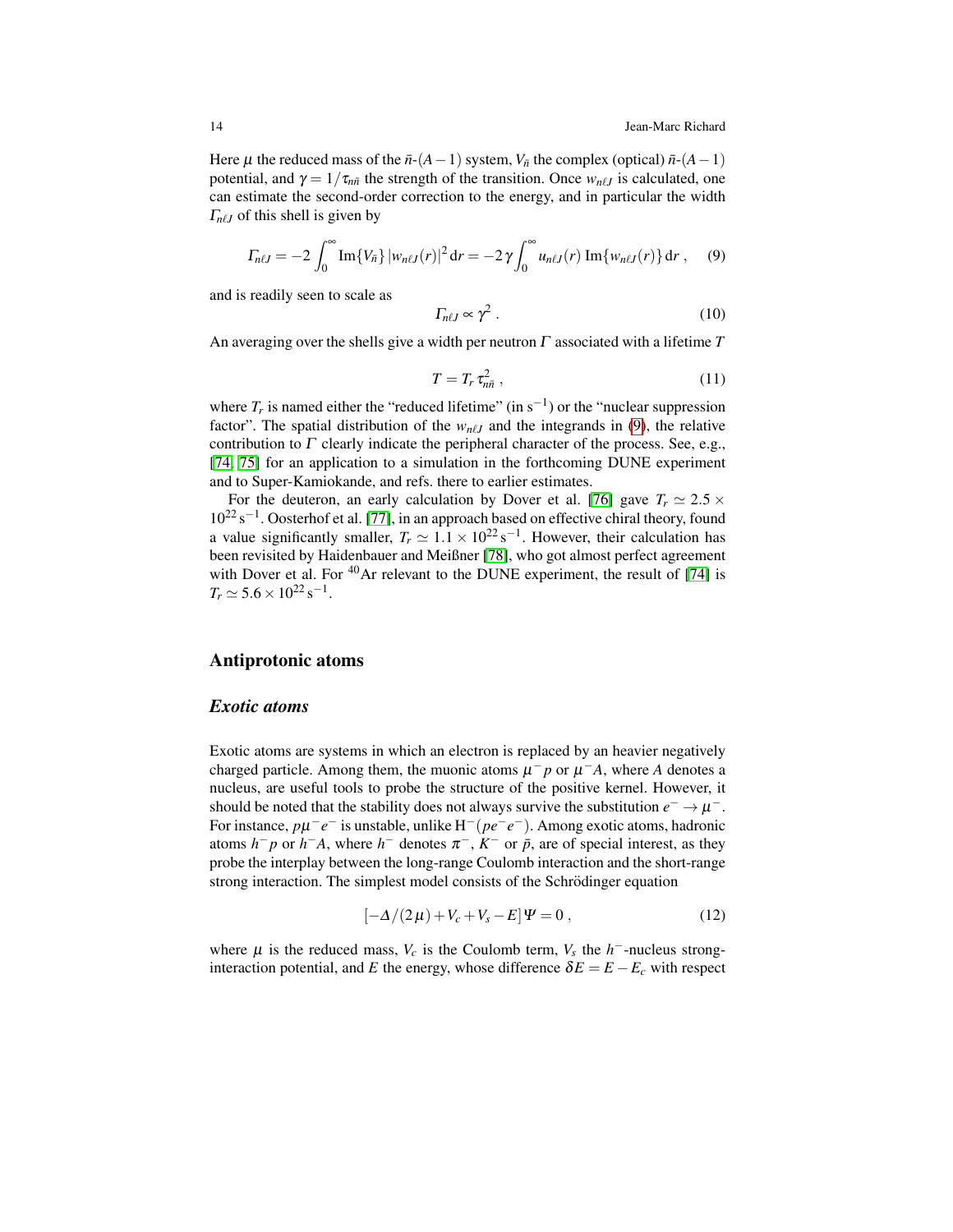to the pure Coulomb case  $E_c$  is referred to as the level shift. In most cases, ordinary perturbation theory is not suited to estimate  $\delta E$  and the deformation of the wave function  $\Psi$ . For instance, a hard core of small radius gives a tiny  $\delta E$ , while the first order correction is infinite! The expansion scheme is actually the ratio  $a/R$  of the scattering length in *a<sup>s</sup>* to the Bohr radius. For *S* waves, the leading term is

<span id="page-14-0"></span>
$$
\delta E \simeq -E_c \frac{4a}{nR} \,, \tag{13}
$$

where  $n$  is the principal quantum number. This formula, referred to as the Deser-Trueman formula [\[79,](#page-20-2) [80\]](#page-20-3), works quite well, as long as  $|a| \ll R$ . It can be extended to non-Coulomb interaction in the long range, see, e.g., [\[81\]](#page-20-4). More recently, the problem has been formulated in the framework of effective theories [\[82\]](#page-20-5).

# *Level rearrangement*

The changes undergone by  $(13)$  at large |a| are better seen the way initiated by Zel'ldovich [\[83\]](#page-20-6) and Shapiro et al. [\[22\]](#page-17-21), who rewrote [\(12\)](#page-13-1) with a potential  $V_c$  +  $\lambda V_s$ , and studied how the spectrum evolves as  $\lambda$  is varied. A typical example is shown in Fig. [7.](#page-8-1) If the range of  $V_s$  is made shorter, then the behavior is sharper, almost like a staircase function. See, e.g., [\[84,](#page-20-7) [85\]](#page-20-8), and also [\[86\]](#page-20-9). As a consequence,



Fig. 12 First three levels of the S-wave solution of [\(12\)](#page-13-1) with  $V(r) = -1/r + \lambda a^2 \exp(-ar)$ . The pattern of rearrangement is shown here for  $2\mu = 1$  in [\(12\)](#page-13-1), and  $a = 100$  in the potential  $V(r)$ .

an anomalously large energy shift would indicate a bound or virtual state near the threshold.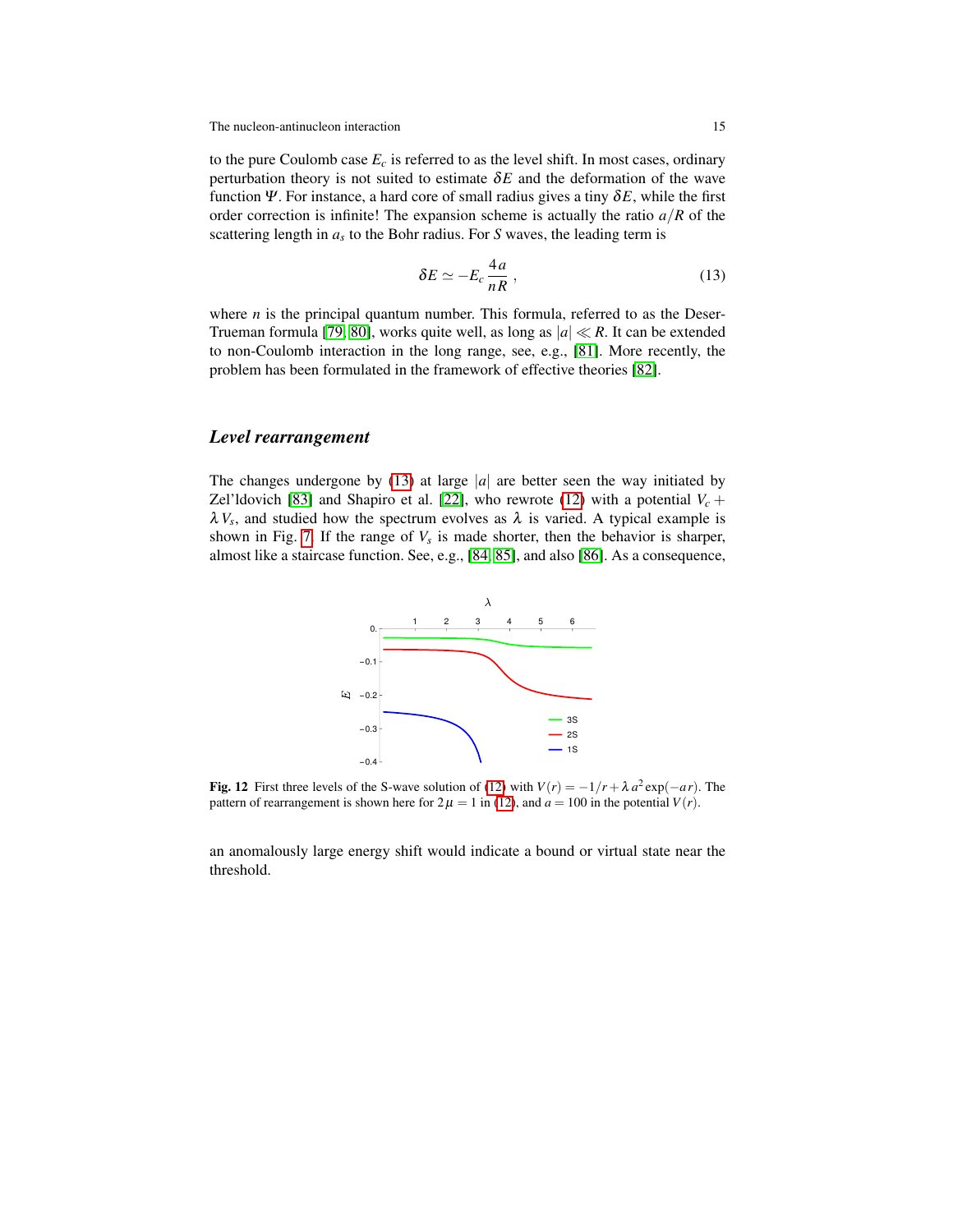#### *Protonium*

The analysis of protonium is more delicate than the above one-channel modeling. At long distance, the wave function is pure  $\bar{p}p$ . At shorter distances, there is an admixture of  $\bar{n}n$ , and one of the isospin components,  $I = 0$  or  $I = 1$ , dominates, depending on the partial wave. This is important to understand the branching ratios of protonium annihilation.

For angular momentum  $\ell > 1$ , the energy shifts are negligible. For  $\ell = 1$ , they are dominated by the one-pion-exchange tail of the interaction, as shown in [\[87\]](#page-20-10). For  $l = 0$ , there is a net effect of the absorptive part of the interaction, with  $\delta E$  complex, and a positive real part, i.e., a repulsive effect.

For the experimental results, see, e.g., [\[88\]](#page-20-11) and refs. therein. The average shift is  $\delta E = (712.5 \pm 20.3) - i (527 \pm 33)$  eV. An attempt to separate <sup>1</sup>S<sub>0</sub> and <sup>3</sup>S<sub>1</sub> gives a smaller shift and a larger width for the former, in agreement with the potentialmodel calculations [\[89,](#page-20-12) [90,](#page-20-13) [91\]](#page-20-14).

#### *Antiproton-nucleus atoms*

The latest calculation of the antiprotonic-deuterium atom has been performed in [\[92\]](#page-20-15), with an optical potential input into the Faddeev equations. References can be found there to earlier estimates based on mere folding of the  $\overline{N}N$  amplitude with the deuterium wave function.

For heavier nuclei, there are fits based on an empirical Wood-Saxon potential or on a potential proportional to the nuclear density  $\rho(r)$  [\[93,](#page-20-16) [94\]](#page-20-17)

$$
U(r) = -\frac{2\pi}{\mu} \left( 1 + \frac{\mu}{m} \right) \bar{a} \rho(r) , \qquad (14)
$$

where *m* is the antiproton mass,  $\mu$  the reduced mass, and  $\bar{a}$  an effective (complex) scattering lenght. A good fit is obtained with  $\text{Re}\{\bar{a}\}\sim \text{Im}\{\bar{a}\}\sim 1$  fm. More ambitious are the attempts to derive the potential from the "elementary"  $\overline{N}N$  interaction [\[95,](#page-20-18) [63,](#page-19-14) [96\]](#page-20-19).

## *Antiprotonic helium*

In 1964, Condo proposed that metastable states could be formed in exotic Helium atoms He*h* − *e* − [\[97,](#page-20-20) [98\]](#page-20-21). Such states have been observed at CERN in antiprotonic Helium [\[99\]](#page-20-22). At first, such states look just as a curiosity of the three-body problem. Actually, antiprotonic atoms have emerged as a remarkable precision laboratory to measure the antiproton properties (mass, charge, . . . ) and even the fine-structure constant [\[100\]](#page-20-23).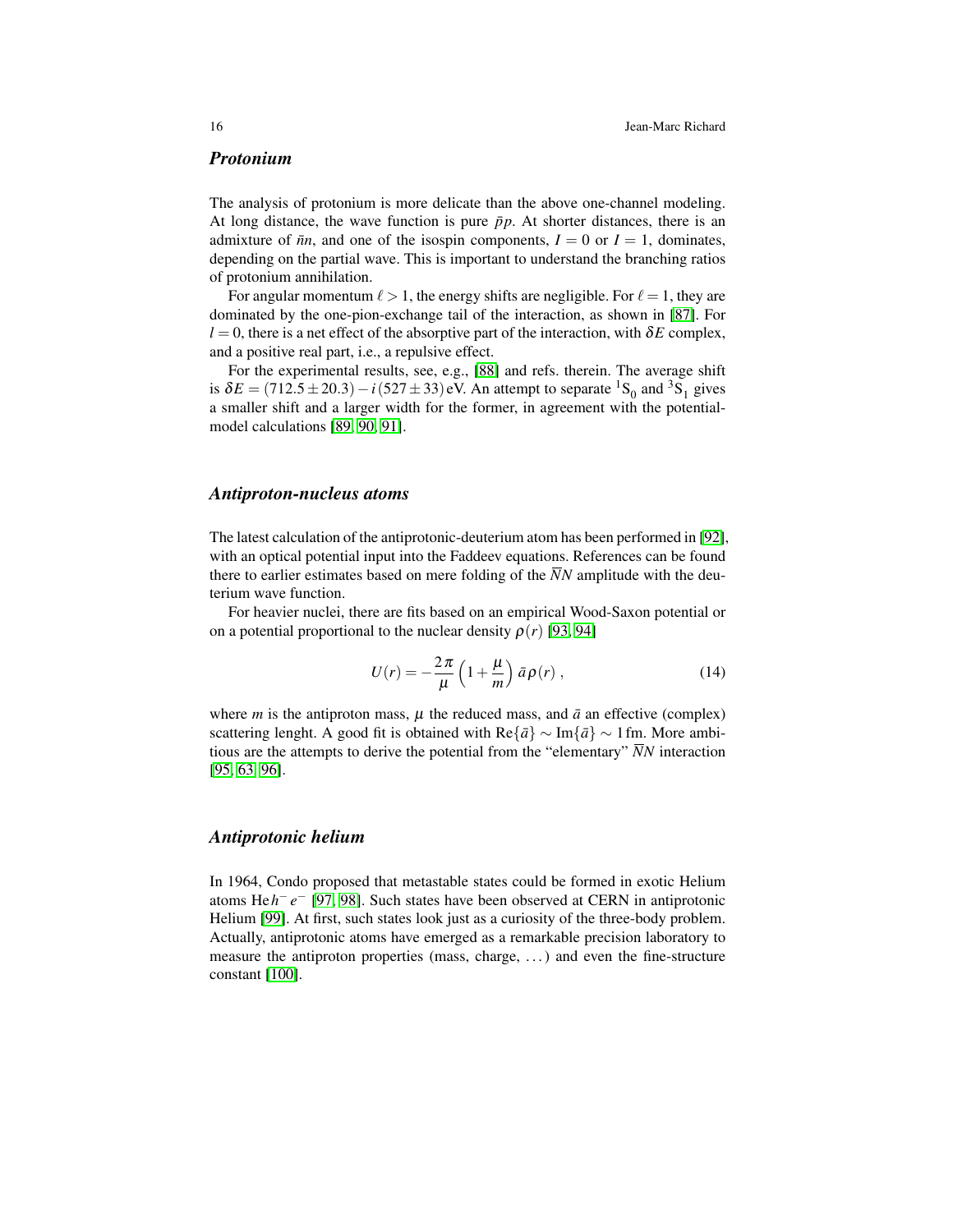# *Day-Snow-Sucher effect*

The process of formation of antiprotonic atoms has been much studied [\[101\]](#page-21-0). A lowenergy antiproton is slowed down by electromagnetic interactions and captured in some high orbit. The electrons of the initial atoms are expelled during this capture and the series of transitions of the antiproton towards lower states, preferentially through circular orbits with  $\ell = n-1$ . In a vacuum, protonium annihilation is negligible in high orbits with  $l > 1$ , at the level of about 1% in 2P, and 100% in 1S [\[87\]](#page-20-10). However, in a dense target, it often happens that the protonium state goes inside the ordinary atoms, where it experiences a Stark mixing of levels with the same principal number *n* but orbital momentum lower than  $\ell = n - 1$ , eventually down to  $\ell = 0$ , where annihilation might occur. This is the Day-Snow-Sucher effect [\[102\]](#page-21-1). It plays a crucial role when analyzing the results of annihilation at rest: the changes of the branching ratios as a function of the density of the target allow one to determine the contributions of S-waves vs. the ones of P-waves.

## Antiprotons in the Universe

A major issue in cosmology is why matter is seemingly dominant over antimatter, and whether some pieces of antimatter remain. For instance, the AMS experiment, installed on the International Space Station, has measured a  $\bar{p}/p$  ratio of about  $0.2 \times 10^{-3}$  [\[103\]](#page-21-2). AMS has also detected antinuclei in cosmic rays and one should discuss whether they are primary or secondary objects.

The question of antimatter in the Universe is recurrently addressed. Till the 70s, some models were elaborated with a symmetric (matter vs. antimatter) Universe, with the key issue of how matter domains have been separated from the antimatter ones. In this context, an amusing correlation was made between a positive energy shift in protonium and a repulsive interaction (due to annihilation) between matter and antimatter [\[104\]](#page-21-3). The more recent scenarios assume that thanks to *CP* violation (charge conjugation times parity) [\[105\]](#page-21-4), the Universe is dominated by matter from its very beginning. Now a very small amount of *CP* violation has been detected in neutral kaons [\[106\]](#page-21-5) and later in mesons carrying heavy flavor [\[107\]](#page-21-6), but this is just of beginning.

# **Outlook**

The physics of low-energy antiprotons is extremely rich at the interface of nuclear physics and quark physics, and also atomic physics and physics beyond the standard model. The experimental activity has been dramatically vitalized in the 80s with the advent of stochastic cooling. Today, a very ambitious program of high-precision measurements is carried out with very low energy antiprotons. In the near future, the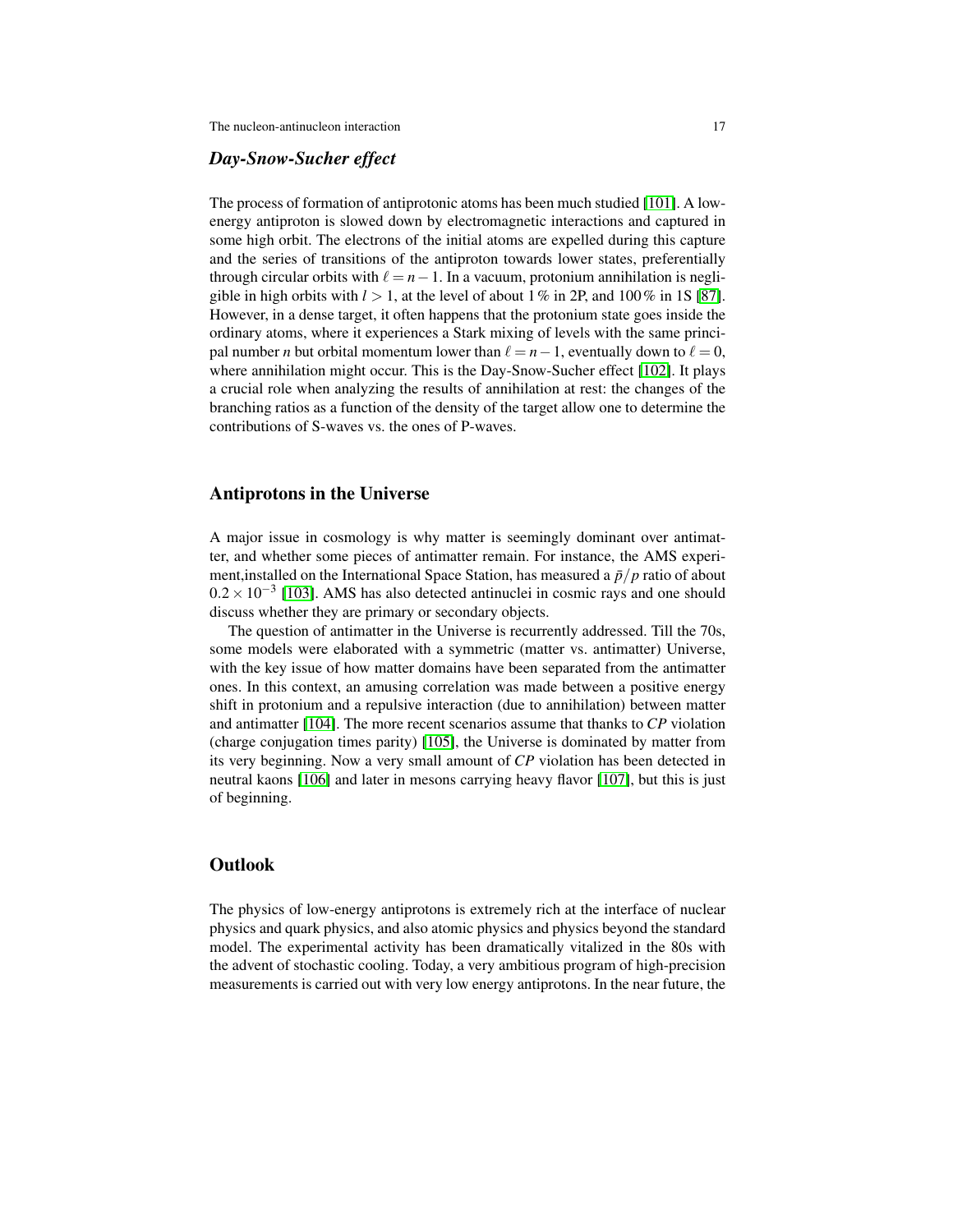physics of charm and strangeness should get interesting information from mediumenergy antiprotons.

Acknowledgments: The author thanks M. Asghar for useful comments.

# References

- <span id="page-17-0"></span>1. Carl D. Anderson. The Apparent Existence of Easily Deflectable Positives. *Science*, 76(1967):238–239, 9 1932.
- <span id="page-17-1"></span>2. Immanuel Estermann and S N Foner. History of molecular beam research: Personal reminiscences of the important evolutionary period 1919-1933. *American Journal of Physics*, 43:661, 1975.
- <span id="page-17-2"></span>3. Nobel Foundation. *Nobel Lectures in Physics*. Number vol. 1942 a 1962 in Nobel Lectures ` in Physics. World Scientific, 1998. p. 489 (Chamberlain), p. 508 (Segre). `
- <span id="page-17-3"></span>4. P.A. Zyla et al. Review of Particle Physics. *PTEP*, 2020(8):083C01, 2020.
- <span id="page-17-4"></span>5. Claude Amsler and Fred Myhrer. Low-energy anti-proton physics. *Ann. Rev. Nucl. Part. Sci.*, 41:219–267, 1991.
- <span id="page-17-5"></span>6. Carl B. Dover, T. Gutsche, M. Maruyama, and Amand Faessler. The Physics of nucleon anti-nucleon annihilation. *Prog. Part. Nucl. Phys.*, 29:87–174, 1992.
- <span id="page-17-6"></span>7. E. Klempt, F. Bradamante, A. Martin, and J.-M. Richard. Antinucleon nucleon interaction at low energy: Scattering and protonium. *Phys. Rept.*, 368:119–316, 2002.
- <span id="page-17-7"></span>8. Eberhard Klempt, Chris Batty, and Jean-Marc Richard. The Antinucleon-nucleon interaction at low energy : Annihilation dynamics. *Phys. Rept.*, 413:197–317, 2005.
- <span id="page-17-8"></span>9. Johann Haidenbauer. Talk at the ECT∗ Workshop on Antiproton Physics, Trento, June 17-21, 2019,

https://indico.ectstar.eu/event/41.

- <span id="page-17-9"></span>10. Vincenzo Flaminio, Jorn Dines Hansen, Douglas Robert Ogston Morrison, and Norma Tovey. *Compilation of cross-sections*. CERN, Geneva, 1970. Superseded by CERN HERA 73-01.
- <span id="page-17-10"></span>11. Simon Van Der Meer. Stochastic Cooling and the Accumulation of Anti-Protons. *Rev. Mod. Phys.*, 57:689–697, 1985.
- <span id="page-17-11"></span>12. H. Koziol and Dieter Mohl. The CERN low-energy antiproton programme: The synchrotrons. *Phys. Rept.*, 403-404:271–280, 2004.
- <span id="page-17-12"></span>13. G. Garzoglio et al. Experiment E835 at Fermilab. *Nucl. Instrum. Meth. A*, 519:558–609, 2004.
- <span id="page-17-13"></span>14. C. Baglin et al. Search for the  $p$  Wave Singlet Charmonium State in  $\bar{p}p$  Annihilations at the CERN Intersecting Storage Rings. *Phys. Lett. B*, 171:135–141, 1986.
- <span id="page-17-14"></span>15. Walter Oelert. The ELENA Project at CERN. *Acta Phys. Polon. B*, 48(10):1895–1902, 2017.
- <span id="page-17-15"></span>16. P. Dalpiaz, R. Klapisch, P. Lefevre, M. Macri, L. Montanet, Dieter Mohl, Andre Martin, J. M. Richard, H. J. Pirner, and L. Tecchio. PHYSICS AT SUPERLEAR. In *Les Houches Workshop on Theoretical Physics: The Elementary Structure of Matter*, 2 1987.
- <span id="page-17-16"></span>17. David W. Hertzog. The Physics of superLEAR. *Nucl. Phys. A*, 558:499C–518C, 1993.
- <span id="page-17-17"></span>18. A. Belias. FAIR status and the PANDA experiment. *JINST*, 15(10):C10001, 2020.
- <span id="page-17-18"></span>19. E. Fermi and Chen-Ning Yang. Are mesons elementary particles? *Phys. Rev.*, 76:1739–1743, 1949.
- <span id="page-17-19"></span>20. Geoffrey Foucar Chew. *The analytic S-matrix: a basis for nuclear democracy*. Benjamin, New York, NY, 1966.
- <span id="page-17-20"></span>21. James S. Ball, Antonio Scotti, and David Y. Wong. One boson exchange model of *NN* and *NN*¯ interaction. *Phys. Rev.*, 142:1000–1012, 1966.
- <span id="page-17-21"></span>22. I. S. Shapiro. The Physics of Nucleon - Antinucleon Systems. *Phys. Rept.*, 35:129–185, 1978.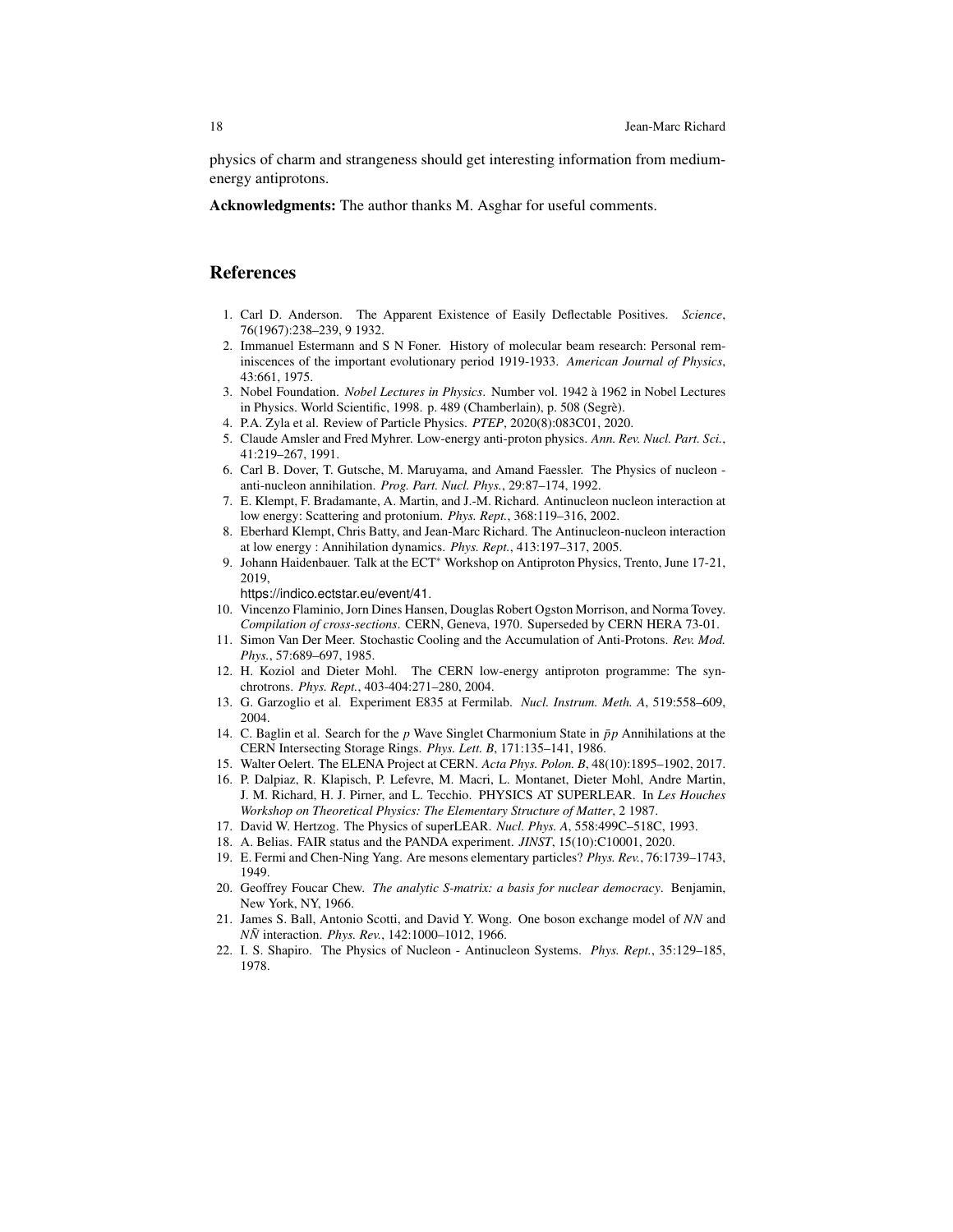- <span id="page-18-0"></span>23. W. W. Buck, C. B. Dover, and J.-M. Richard. The Interaction of Nucleons with anti-Nucleons. 1. General Features of the  $\bar{N}N$  Spectrum in Potential Models. *Annals Phys.*, 121:47, 1979.
- <span id="page-18-1"></span>24. C. B. Dover and J.-M. Richard. Strong Tensor Forces and the Possibility of High Spin States in the Nucleon-Antinucleon System. *Phys. Rev.*, D17:1770–1777, 1978.
- <span id="page-18-2"></span>25. James S. Ball and Geoffrey F. Chew. Nucleon-antinucleon interaction at intermediate energies. *Phys. Rev.*, 109:1385–1391, Feb 1958.
- <span id="page-18-3"></span>26. Maurice Lévy. Range of proton-antiproton annihilation. *Phys. Rev. Lett.*, 5:380–381, Oct 1960.
- <span id="page-18-4"></span>27. M. Gourdin, B. Jancovici, and L. Verlet. On the nucleon-antinucleon interactions. *Il Nuovo Cimento*, 8(3):485–496, May 1958.
- <span id="page-18-5"></span>28. R. A. Bryan and R. J. N. Phillips. Nucleon anti-nucleon potential from single meson exchanges. *Nucl. Phys.*, B5:201–219, 1968.
- <span id="page-18-6"></span>29. Carl B. Dover and J.-M. Richard. Elastic, charge exchange, and inelastic  $\bar{p}p$  cross sections in the optical model. *Phys. Rev. C*, 21:1466–1471, Apr 1980.
- <span id="page-18-7"></span>30. M. Kohno and W. Weise. Proton - Antiproton Scattering and Annihilation Into Two Mesons. *Nucl. Phys.*, A454:429–452, 1986.
- <span id="page-18-8"></span>31. V. Mull and K. Holinde. Combined description of  $\bar{N}N$  scattering and annihilation with a hadronic model. *Phys. Rev.*, C51:2360–2371, 1995.
- <span id="page-18-9"></span>32. R. A. Kunne et al. Asymmetry in ¯*pp* Elastic Scattering. *Phys. Lett. B*, 206:557–560, 1988.
- <span id="page-18-10"></span>33. C. Joseph and J. Soffer, editors. *Proceedings, International Symposium on High-Energy Physics with Polarized Beams and Polarized Targets*, volume 38, Basel, Switzerland, 1981. Birkhaeuser.
- <span id="page-18-11"></span>34. C. B. Dover and J.-M. Richard. Spin Observables in Low-energy Nucleon Anti-nucleon Scattering. *Phys. Rev.*, C25:1952–1958, 1982.
- <span id="page-18-12"></span>35. A. Hasan et al. Differential cross-sections and analyzing powers for  $\bar{p}p \to \pi^- \pi^+$  and  $K^- K^+$ from 360-MeV/c to 1550-MeV/c. *Nucl. Phys. B*, 378:3–51, 1992.
- <span id="page-18-13"></span>36. M. Elchikh and J.-M. Richard. Meson exchange and nonlocality effects in proton anti-proton annihilation into two pseudoscalar mesons. *Phys. Rev.*, C48:R17–R20, 1993.
- <span id="page-18-14"></span>37. S. Takeuchi, F. Myhrer, and K. Kubodera. Maximum asymmetry phenomena in  $\bar{p}p \to \pi^- \pi^+$ and  $\bar{p}p \to K^-K^+$  reactions. *Nucl. Phys. A*, 556:601–620, 1993.
- <span id="page-18-15"></span>38. P. D. Barnes et al. Observables in high statistics measurements of the reaction  $\bar{p}p \to \bar{\Lambda}\Lambda$ . *Phys. Rev. C*, 54:1877–1886, 1996.
- <span id="page-18-16"></span>39. K. D. Paschke et al. Experimental determination of the complete spin structure for  $\bar{p}p \rightarrow \bar{\Lambda}\Lambda$ at 1.637GeV/*c*. *Phys. Rev.*, C74:015206, 2006.
- <span id="page-18-17"></span>40. Xavier Artru, Mokhtar Elchikh, Jean-Marc Richard, Jacques Soffer, and Oleg V. Teryaev. Spin observables and spin structure functions: Inequalities and dynamics. *Physics Reports*, 470(1-2):1–92, Jan 2009.
- <span id="page-18-18"></span>41. U. van Kolck. Nuclear Effective Field Theories: Reverberations of the early days. *Few Body Syst.*, 62:85, 2021.
- <span id="page-18-19"></span>42. Ling-Yun Dai, Johann Haidenbauer, and Ulf-G Meißner. Antinucleon-nucleon interaction at next-to-next-to-next-to-leading order in chiral effective field theory. *JHEP*, 07:078, 2017.
- <span id="page-18-20"></span>43. R. De Tourreil and D. W. L. Sprung. Construction of a nucleon-nucleon soft-core potential. (in french). *Nucl. Phys. A*, 201:193–214, 1973.
- <span id="page-18-21"></span>44. M. Lacombe, B. Loiseau, J. M. Richard, R. Vinh Mau, J. Cote, P. Pires, and R. De Tourreil. Parametrization of the Paris *NN* Potential. *Phys. Rev. C*, 21:861–873, 1980.
- <span id="page-18-22"></span>45. T. Hippchen, J. Haidenbauer, K. Holinde, and V. Mull. Meson - baryon dynamics in the nucleon - anti-nucleon system. 1. The Nucleon - anti-nucleon interaction. *Phys. Rev. C*, 44:1323–1336, 1991.
- <span id="page-18-23"></span>46. H. R. Rubinstein and H. Stern. Nucleon - antinucleon annihilation in the quark model. *Phys. Lett.*, 21:447–449, 1966.
- <span id="page-18-24"></span>47. Anthony M. Green and J. A. Niskanen. From phenomenological to microscopic descriptions of *NN* annihilation. *Int. Rev. Nucl. Phys.*, 1:569–700, 1984.
- <span id="page-18-25"></span>48. G. Ihle, H. J. Pirner, and J.-M. Richard. *s* Wave Nucleon - Anti-nucleon Interaction in the Constituent Quark Model. *Nucl. Phys.*, A485:481–508, 1988.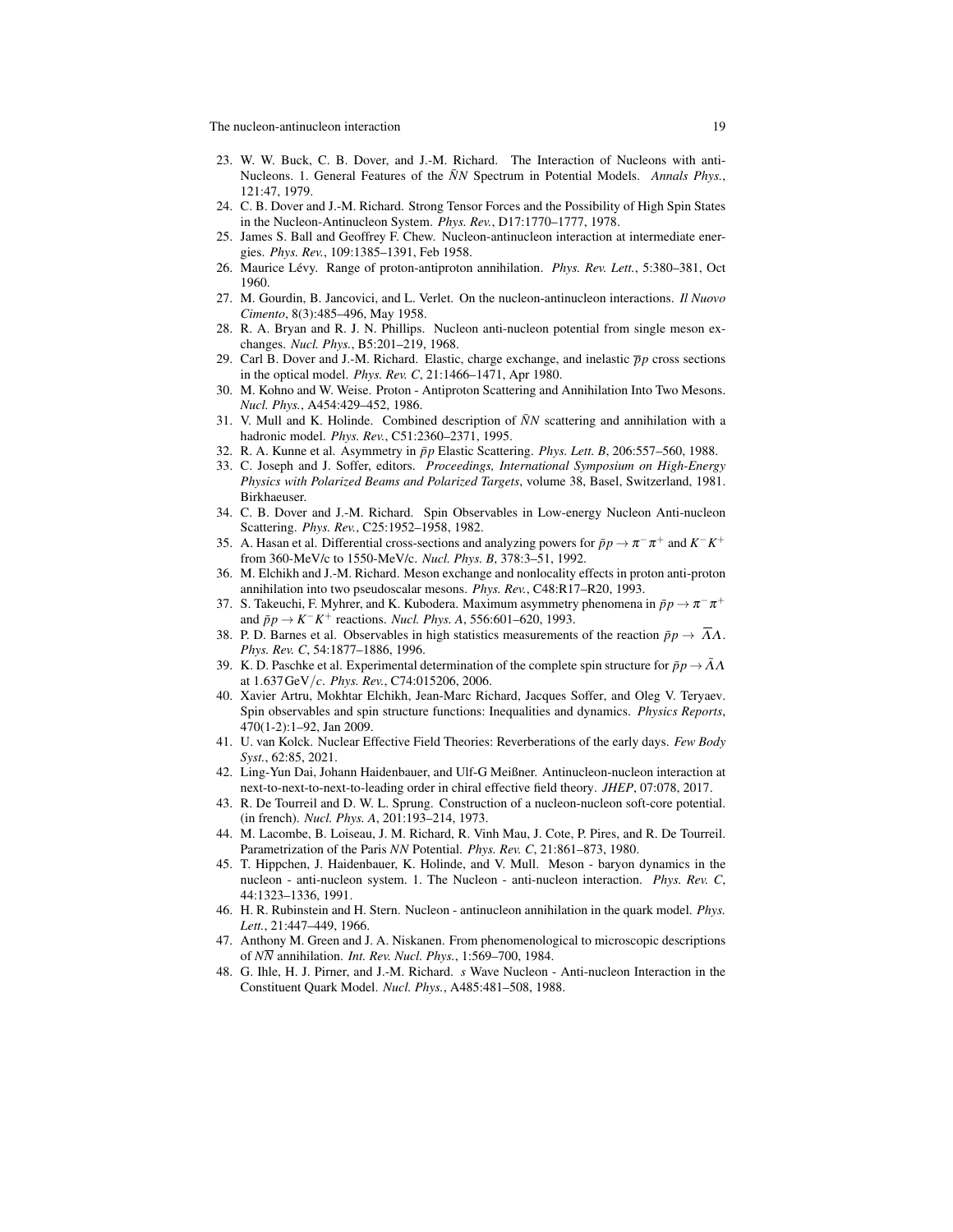- <span id="page-19-0"></span>49. A. Martin. Range of the nucleon-antinucleon annihilation potential. *Phys. Rev.*, 124:614– 615, Oct 1961.
- <span id="page-19-1"></span>50. H. J. Pirner.  $N\bar{N}$  Annihilation in the Large  $N_c$  Limit. *Phys. Lett.*, B209:154–158, 1988.
- <span id="page-19-2"></span>51. C. B. Dover, P. M. Fishbane, and S. Furui. Dynamical Selection Rules in  $N\bar{N}$  Annihilation. *Phys. Rev. Lett.*, 57:1538–1541, 1986.
- <span id="page-19-3"></span>52. M. Maruyama, S. Furui, and Amand Faessler. *pp*¯ Annihilation and Scattering in a Quark Model. *Nucl. Phys. A*, 472:643–700, 1987.
- <span id="page-19-4"></span>53. Claude Amsler. Nucleon-antinucleon annihilation at LEAR. 2019. Talk at the ECT∗ Workshop on Antiproton Physics, Trento, June 17-21, 2019.
- <span id="page-19-5"></span>54. Jonathan L. Rosner. Possibility of baryon - anti-baryon enhancements with unusual quantum numbers. *Phys. Rev. Lett.*, 21:950–952, 1968.
- <span id="page-19-6"></span>55. R. J. N. Phillips and D. P. Roy. Duality. *Rept. Prog. Phys.*, 37:1035–1097, 1974.
- <span id="page-19-7"></span>56. L. Montanet, G. C. Rossi, and G. Veneziano. Baryonium Physics. *Phys. Rept.*, 63:149–222, 1980.
- <span id="page-19-8"></span>57. Giancarlo Rossi and Gabriele Veneziano. The string-junction picture of multiquark states: an update. *JHEP*, 06:041, 2016.
- <span id="page-19-9"></span>58. F. Myhrer and A. Gersten. One Boson Exchange Potentials and the Nucleon-anti-Nucleon Scattering. *Nuovo Cim. A*, 37:21, 1977.
- <span id="page-19-10"></span>59. O. D. Dalkarov and F. Myhrer. A Simple Model for Proton-anti-Proton Scattering at Low-Energies. *Nuovo Cim. A*, 40:152, 1977.
- <span id="page-19-11"></span>60. S. Wycech, J. P. Dedonder, and B. Loiseau. Baryonium, a common ground for atomic and high energy physics. *Hyperfine Interact.*, 234(1-3):141–148, 2015.
- <span id="page-19-12"></span>61. D. Garreta et al. Elastic Scattering of Anti-protons From Carbon, Calcium and Lead at 180- MeV. *Phys. Lett.*, 149B:64–68, 1984.
- <span id="page-19-13"></span>62. G. Bruge et al. Comparative Study of the Elastic Scattering of 178.4-MeV Anti-protons by the <sup>16</sup>O and <sup>18</sup>O Isotopes. *Phys. Lett.*, 169B:14–16, 1986.
- <span id="page-19-14"></span>63. S. Adachi and H. V. Von Geramb. Microscopic Analysis of Anti-proton - Nucleus Elastic Scattering. *Nucl. Phys. A*, 470:461–476, 1987.
- <span id="page-19-15"></span>64. T. Suzuki. Analysis of anti-proton nucleus scattering with the medium corrected optical potential. *Nucl. Phys.*, A444:659–677, 1985.
- <span id="page-19-16"></span>65. H. Heiselberg, A. S. Jensen, A. Miranda, G. C. Oades, and J.-M. Richard. Microscopic Calculation of Anti-proton Nucleus Elastic Scattering. *Nucl. Phys.*, A451:562–580, 1986.
- <span id="page-19-17"></span>66. F. Balestra et al. Evidence of Isospin Effects in Anti-proton - Nucleus Annihilation. *Nucl. Phys.*, A491:572–586, 1989.
- <span id="page-19-18"></span>67. E. Botta. Antineutron nucleus annihilation. *Nucl. Phys.*, A692:39–46, 2001.
- <span id="page-19-19"></span>68. C. B. Dover, M. E. Sainio, and G. E. Walker. Antinucleon as a probe of nuclear spin and isospin excitations. *Phys. Rev.*, C28:2368–2373, 1983.
- <span id="page-19-20"></span>69. S. Janouin et al. Optical Model Analysis of Anti-proton Nucleus Elastic Scattering at 50- MeV and 180-MeV. *Nucl. Phys.*, A451:541–561, 1986.
- <span id="page-19-21"></span>70. C. B. Dover, M. A. Franey, W. G. Love, M. E. Sainio, and G. E. Walker. Antinucleon nucleus inelastic scattering and the spin dependence of the  $\bar{N}N$  annihilation potential. *Phys. Lett.*, 143B:45–49, 1984.
- <span id="page-19-22"></span>71. M. Baldo-Ceolin et al. A New experimental limit on neutron - anti-neutron oscillations. *Z. Phys.*, C63:409–416, 1994.
- <span id="page-19-23"></span>72. P. K. Kabir. Limits on *nn*¯ oscillations. *Phys. Rev. Lett.*, 51:231, 1983.
- <span id="page-19-24"></span>73. W. M. Alberico. Neutron antineutron oscillations: Theory. In *Lepton and baryon number violation in particle physics, astrophysics and cosmology. Proceedings, 1st International Symposium, Lepton-baryon'98, Trento, Italy, April 20-25, 1998*, pages 94–108, 1998.
- <span id="page-19-25"></span>74. Joshua L. Barrow, Elena S. Golubeva, Eduard Paryev, and Jean-Marc Richard. Progress and Simulations for Intranuclear Neutron–Antineutron Transformations in  $^{40}_{18}$ Ar, arXiv:1906.02833. 2019.
- <span id="page-19-26"></span>75. J. L. Barrow, A. S. Botvina, E. S. Golubeva, and J-M. Richard. A New Model of Intranuclear Neutron-Antineutron Transformations in  $^{16}_{8}$ O. 11 2021.
- <span id="page-19-27"></span>76. C. B. Dover, A. Gal, and J.-M. Richard. Neutron antineutron oscillations in nuclei. *Phys. Rev.*, D27:1090–1100, 1983.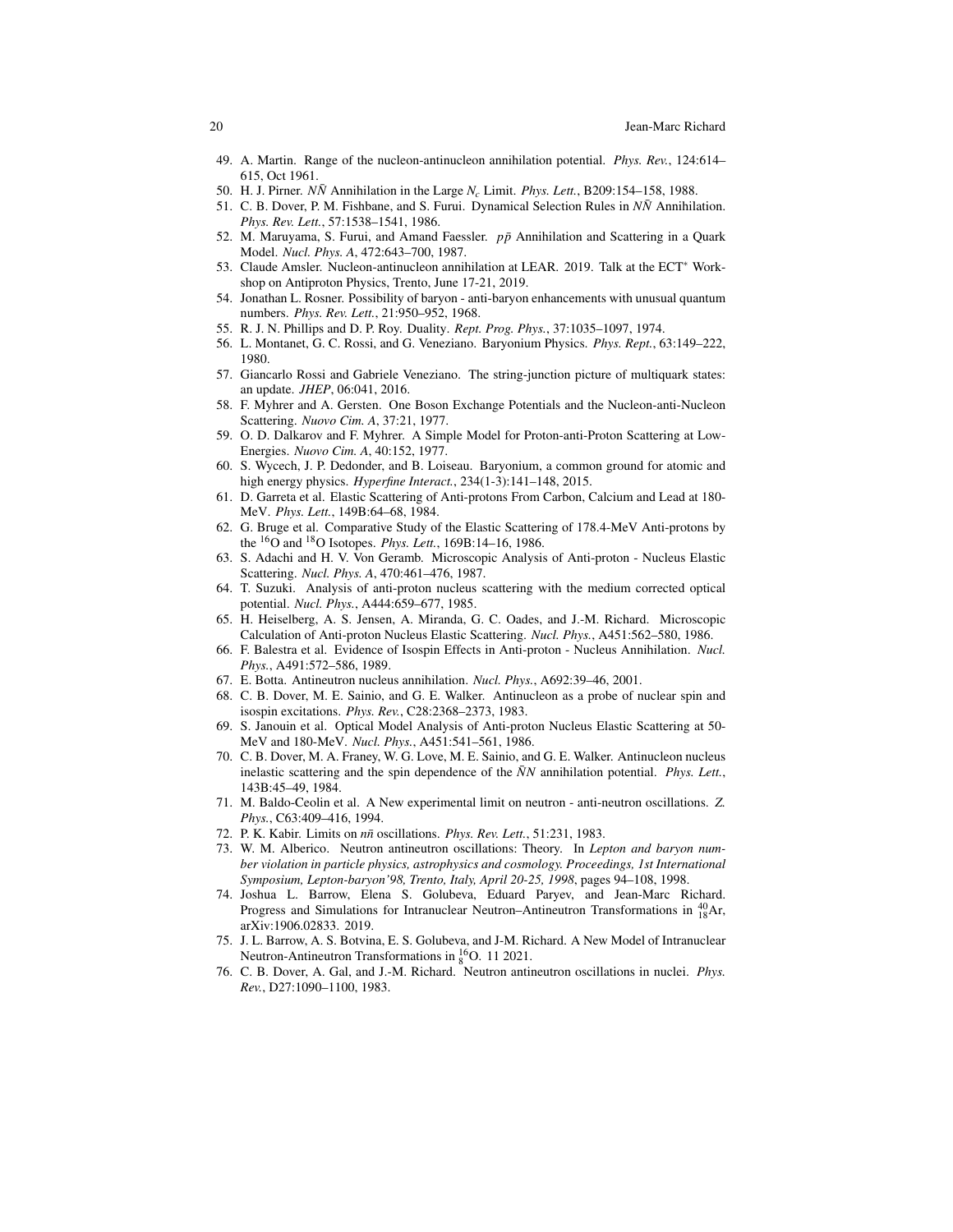- <span id="page-20-0"></span>77. F. Oosterhof, B. Long, J. de Vries, R. G. E. Timmermans, and U. van Kolck. Baryon-number violation by two units and the deuteron lifetime. *Phys. Rev. Lett.*, 122(17):172501, 2019.
- <span id="page-20-1"></span>78. Johann Haidenbauer and Ulf-G Meißner. Neutron-antineutron oscillations in the deuteron studied with  $NN$  and  $\bar{N}N$  interactions based on chiral effective field theory. 2019. arXiv:1910.14423 [hep-ph].
- <span id="page-20-2"></span>79. Stanley Deser, M. L. Goldberger, K. Baumann, and Walter E. Thirring. Energy level displacements in pi mesonic atoms. *Phys. Rev.*, 96:774–776, 1954.
- <span id="page-20-3"></span>80. T. L. Trueman. Energy level shifts in atomic states of strongly-interacting particles. *Nucl. Phys.*, 26:57–67, 1961.
- <span id="page-20-4"></span>81. M. Combescure, C. Fayard, A. Khare, and J. M. Richard. Exotic atoms in two dimensions. *Journal of Physics A Mathematical General*, 44(27):275302, July 2011.
- <span id="page-20-5"></span>82. Barry R. Holstein. Hadronic atoms and effective interactions. *Phys. Rev. D*, 60:114030, 1999.
- <span id="page-20-6"></span>83. Ya.B Zel'dovich. Energy levels in a distorted coulomb field. *Sov.Phys. Solid State*, 1:1497, 1960.
- <span id="page-20-7"></span>84. A. Deloff. *Fundamentals in hadronic atom theory*. River Edge, USA: World Scientific (2003) 352 p, 2003.
- <span id="page-20-8"></span>85. Monique Combescure, Avinash Khare, Ashok Raina, Jean-Marc Richard, and Carole Weydert. Level rearrangement in exotic atoms and quantum dots. *Int. J. Mod. Phys.*, B21:3765– 3781, 2007.
- <span id="page-20-9"></span>86. A. Gal, E. Friedman, and C. J. Batty. On the interplay between Coulomb and nuclear states in exotic atoms. *Nucl. Phys. A*, 606:283–291, 1996.
- <span id="page-20-10"></span>87. W. B. Kaufmann and H. Pilkuhn. Black Sphere Model for the Line Widths of p State Protonium. *Phys. Rev.*, C17:215–218, 1978.
- <span id="page-20-11"></span>88. M. Augsburger, D.F. Anagnostopoulos, G. Borchert, D. Chatellard, J.-P. Egger, P. El-Khoury, H. Gorke, D. Gotta, P. Hauser, P. Indelicato, K. Kirch, S. Lenz, K. Rashid, Th. Siems, and L.M. Simons. Measurement of the strong interaction parameters in antiprotonic hydrogen and probable evidence for an interference with inner bremsstrahlung. *Nuclear Physics A*, 658(2):149 – 162, 1999.
- <span id="page-20-12"></span>89. J.-M. Richard and M. E. Sainio. Nuclear Effects in Protonium. *Phys. Lett.*, 110B:349–352, 1982.
- <span id="page-20-13"></span>90. Jaume Carbonell, Jean-Marc Richard, and Slawomir Wycech. On the relation between protonium level shifts and nucleon - anti-nucleon scattering amplitudes. *Z. Phys.*, A343:325–329, 1992.
- <span id="page-20-14"></span>91. T. Gutsche, R. Vinh Mau, M. Strohmeier-Presicek, and A. Faessler. Radiative proton - antiproton annihilation and isospin mixing in protonium. *Phys. Rev. C*, 59:630–641, 1999.
- <span id="page-20-15"></span>92. Rimantas Lazauskas and Jaume Carbonell. Antiproton-deuteron hydrogenic states in optical models. *Phys. Lett. B*, 820:136573, 2021.
- <span id="page-20-16"></span>93. C. J. Batty, E. Friedman, and A. Gal. Strong interaction physics from hadronic atoms. *Phys. Rept.*, 287:385–445, 1997.
- <span id="page-20-17"></span>94. E. Friedman and A. Gal. In-medium nuclear interactions of low-energy hadrons. *Phys. Rept.*, 452:89–153, 2007.
- <span id="page-20-18"></span>95. O. Dumbrajs, H. Heiselberg, A. S. Jensen, A. Miranda, G. C. Oades, and J. M. Richard. Microscopic Calculation of Anti-proton Atomic Like Bound States in Light Nuclei. *Nucl. Phys. A*, 457:491–517, 1986.
- <span id="page-20-19"></span>96. T. Suzuki and H. Narumi. Anti-proton nucleus interaction at low-energy. *Phys. Lett. B*, 125:251–254, 1983.
- <span id="page-20-20"></span>97. G. T. Condo. On the absorption of negative pions by liquid helium. *Physics Letters*, 9(1):65– 66, March 1964.
- <span id="page-20-21"></span>98. J. E. Russell. Metastable States of απ−*e* <sup>−</sup>, α*K* −*e* <sup>−</sup>, and α *pe*¯ − Atoms. *Phys. Rev. Lett.*, 23:63–64, 1969.
- <span id="page-20-22"></span>99. T. Yamazaki et al. Formation of long-lived gas-phase antiprotonic helium atoms and quenching by H2. *Nature*, 361(6409):238–240, 1993.
- <span id="page-20-23"></span>100. T. Yamazaki, N. Morita, R. S. Hayano, E. Widmann, and J. Eades. Antiprotonic helium. *Phys. Rept.*, 366:183–329, 2002.